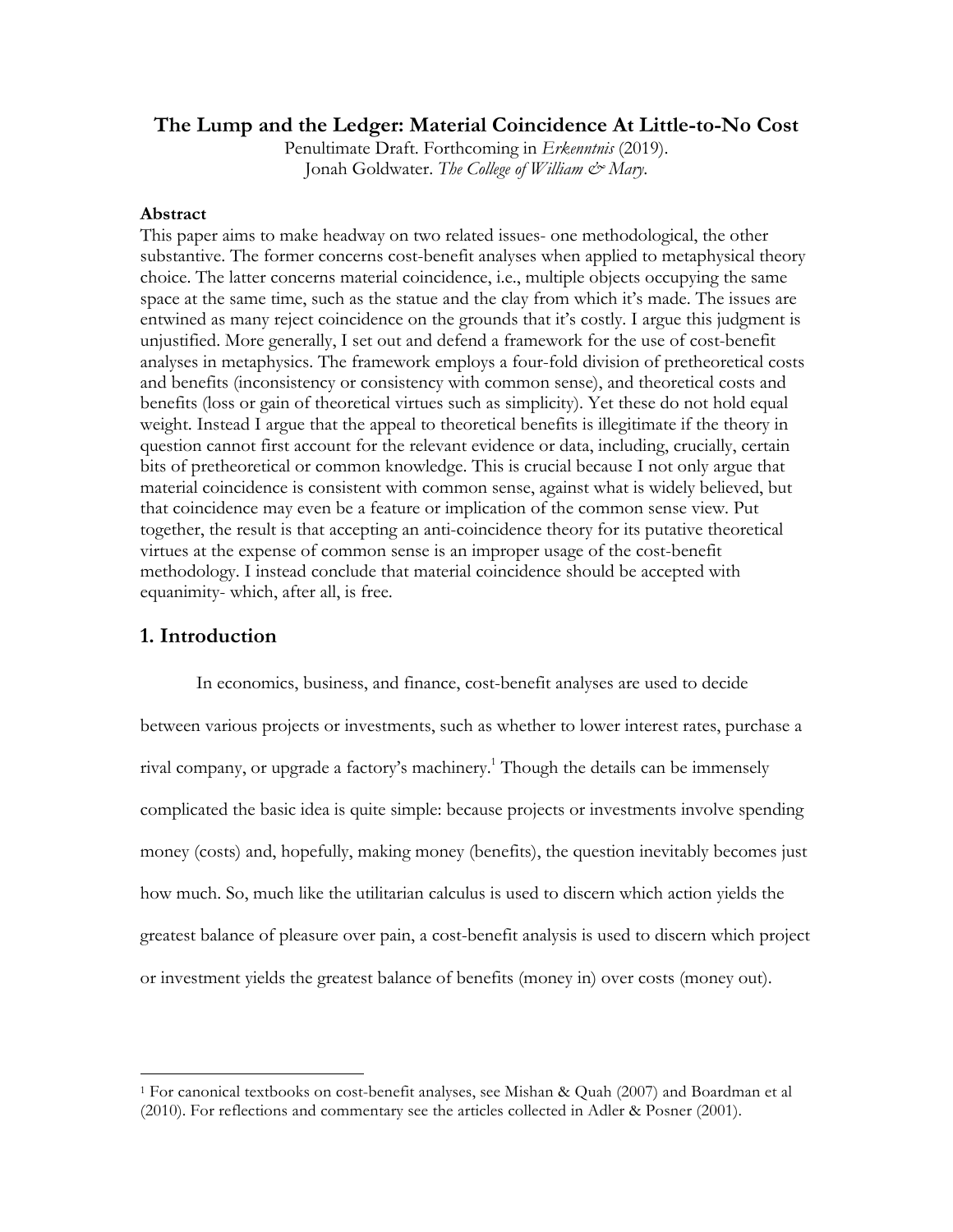Since the influential opening pages of David Lewis' *On the Plurality of Worlds* wherein Lewis declares the benefits of a reductive account of modality to be worth the cost of having infinitely many worlds in one's ontology (1986, p. 4)—cost-benefit analyses have become popular in philosophy as well- in particular when choosing between theories. Markosian (2008) even suggests that "choosing among alternative philosophical theories *always* involves a cost-benefit analysis" (p. 359, my emphasis). The underlying idea appears to be an analogy: choosing a theory, like choosing an investment, stands to yield both costs and benefits. So when comparing theories, just as when comparing investments, one must weigh the costs and benefits to make the optimal choice.<sup>2</sup>

Now, it is far from obvious that the analogy is a strong one: there are many differences between economic and philosophical cost-benefit analyses (henceforth CBAs), and as a methodology the philosophical CBA is, in my view, in need of considerably more defense than it has received.<sup>3</sup> Even so I will put aside the general issue and instead bring out one particular disanalogy between the monetary and philosophical cases in order to set up the project of this paper.

<sup>2</sup> The analogy is no doubt encouraged by Lewis' (1986) many rhetorical flourishes, including his claim that "the price is right" for modal realism (p. 135) provided that the benefits cannot "be had more cheaply elsewhere" (p. 5).

<sup>3</sup> For example, CBAs in economics and finance require costs and benefits to be expressed as quantities of a currency (dollars or Euros or yen, say), whereas costs and benefits in philosophy are not expressed via currency, or any quantities at all. Second, economic CBAs require all options to be expressed in a *common* (or convertible) currency in order for the options to be commensurable. But without a philosophical currency *a fortiori* there is no *common* currency that would allow for a direct (or quantitative) comparison regarding what exactly opting for one philosophical theory over another would cost (or gain). Third, an economic CBA is or approximates a decision procedure; there is a (nearly) step-by-step process for assigning monetary values to the various options and then reading off the optimal choice as that which maximizes monetary gains over losses (see sources cited in footnote 1). As far as I can tell, however, there is nothing resembling a decision-procedure for philosophical CBAs (partly, no doubt, because the lack of quantities or currencies makes it potentially unclear when one option is better than another). Granted, it is of course possible that these disanalogies have no bearing on the effectiveness or legitimacy of a philosophical CBA, but that hardly can be taken for granted. Yet as indicated above, I am not aware of any serious or rigorous defense of the philosophical CBA in light of the many differences—and there are others besides those just listed—between monetary and philosophical CBAs.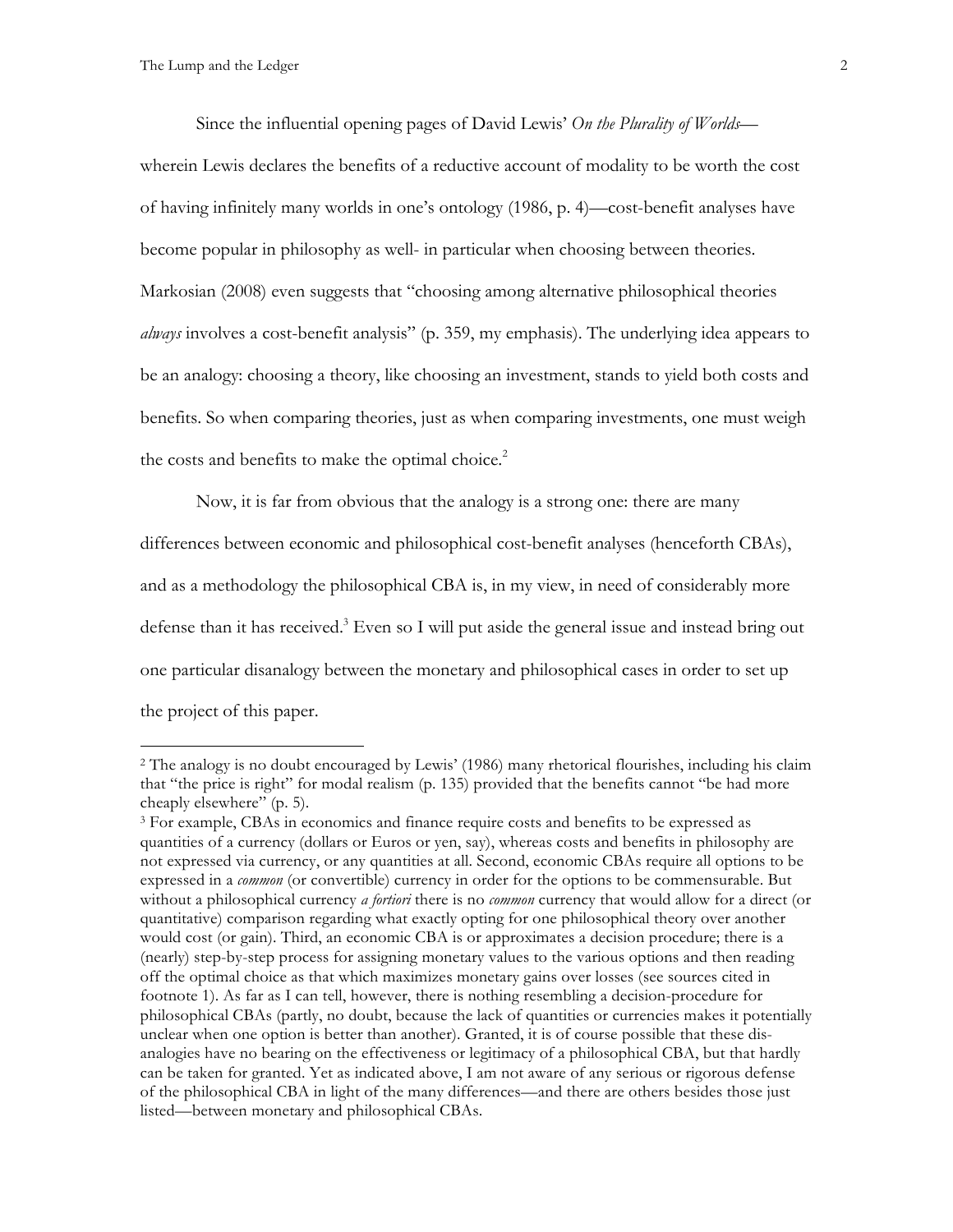Note that in economics and business it is unanimous and indisputable what counts as a cost and what counts as a benefit: money spent is a cost and money received is a benefit. But in metaphysics whether something counts as a cost or a benefit is itself subject to debate. For example, whereas many think it a cost to violate common sense, those inclined towards revisionary metaphysics might think common sense should be no constraint on theorizing. Similarly, Markosian (2008) considers it a cost to the theory of unrestricted mereological composition that it entails four-dimensionalism, and a benefit that it upholds traditional mereology. Yet many independently reject traditional mereology (not to mention the value of tradition more generally), and so may not see a benefit in keeping it. And insofar as many find four-dimensionalism independently worth arguing for a commitment to it need not rankle. Rather than take a stand on these disputes, though, what I wish to emphasize here is something more general: that the possibility of debate over whether something is a cost or benefit suggests the possibility of being *wrong* about whether something is a cost or a benefit. That is, costs and benefits being subject to debate creates the conceptual space for arguing that something presumed to be a cost may not be. And that's what I aim to do in this paper- argue that something often treated as a cost may not be.

That something is *material coincidence*, which occurs just in case numerically distinct material objects exactly occupy the same space at the same time. Perhaps the most prevalent example of (putative) coincidence is that of the statue and the lump of clay from which the statue is made: that the clay but not the statue can survive being flattened suggests the lump and statue are numerically distinct, despite existing in the same place at the same time. Though many accept arguments along these lines (to be discussed in more detail shortly), others are unhappy with the prospect of material coincidence, and either construct or adopt anti-coincidence theories by appealing to cost-benefit analyses that take material coincidence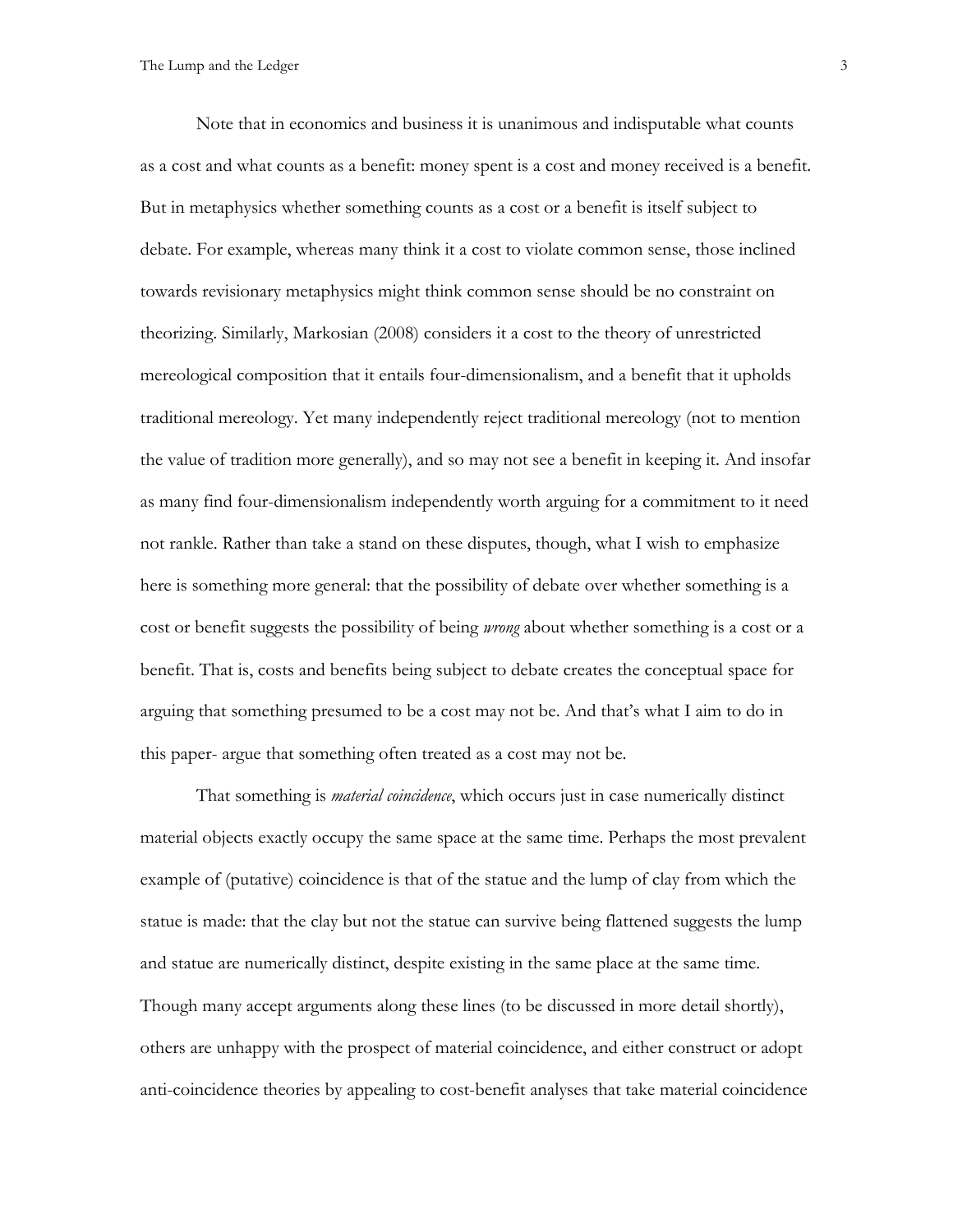to be *costly*, such that a theory benefits by rejecting it. Furthermore, this presumption has also allowed philosophers to advertise or tout their theory's anti-coincidence features as selling points.<sup>4</sup> When consulting their ledgers, the idea seems to be, shoppers in the market for a metaphysical theory are expected to find the anti-coincidence option the economical choice.

The central claim I defend in this paper is that this judgment is misguided. Instead I argue that by the lights of the cost-benefit methodology, material coincidence does not incur a cost that might otherwise need to be balanced out, such that its rejection does not confer a benefit that might cancel out other costs. With the ledger appropriately altered, I conclude, material coincidence may be accepted with equanimity- which, after all, is free.

Making this case will require consideration of the cost-benefit methodology in general as well as its application to the case of coincidence. Yet as just noted there is no clear consensus on how cost-benefit analyses are supposed to work. So in §2 I set out and defend a general framework for CBAs in metaphysics. The framework employs a four-fold division of pretheoretical costs and benefits (inconsistency or consistency with common sense), and theoretical costs and benefits (loss or gain of theoretical virtues). Then in §3 I show how the problems typically associated with material coincidence map onto this division, thereby explaining what coincidence is supposed to cost. This includes the appearance of a pretheoretical cost, i.e., inconsistency with common sense. But in §4 I show this appearance

<sup>4</sup> Sider (2009) provides a particularly good example; as a paper intended for undergraduates (as part of Blackwell's 'Contemporary Debates' series), the question of what motivates anti-coincidence theories is especially vivid. In particular, Sider uses the (supposed) absurdity of coincidence to motivate and justify adopting four-dimensionalism and the theory of temporal parts. (Cf. Lewis 1986; Heller 1990; Sider 2001; and McGrath 2007, who also motivate four-dimensionalism on the basis of coincidence-avoidance.) Adopting a revisionary conception of objects to avoid coincidence is not unique to four-dimensionalism, however. Others attribute to kinds (such as *statue*) hitherto unknown powers, including the ability to "dominate" other kinds (such as *clay*)- thereby suppressing the subordinate kinds' persistence conditions (Burke 1994; Rea 2000). Others take away familiar powers, such as an object's ability to survive the loss of its parts (Chisholm 1973). And some deny that (many) composite objects exist altogether (van Inwagen 1990; Merricks 2001).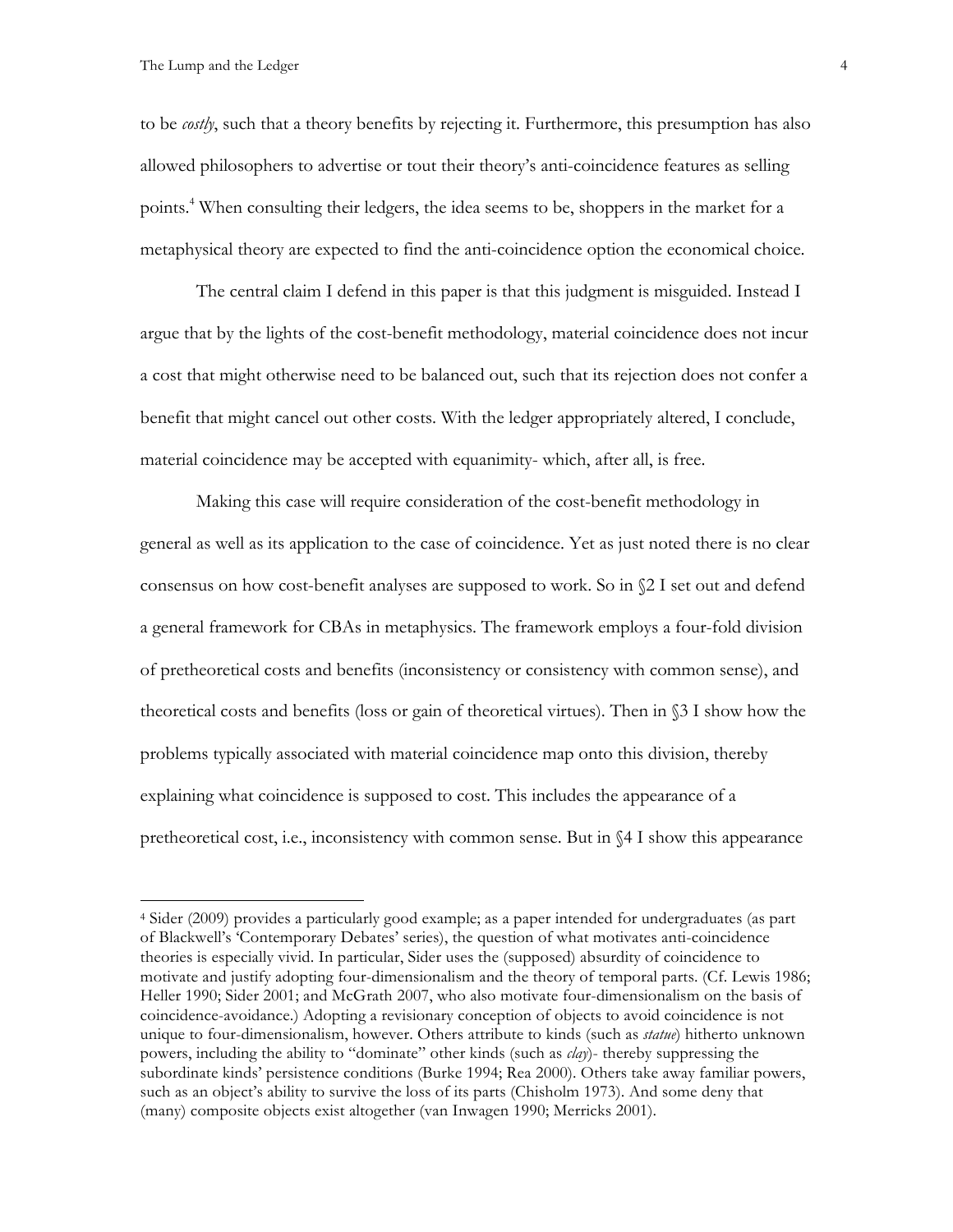is misleading: contrary to popular belief, coincidence is not inconsistent with common sense. In fact, I argue it may be a feature or implication of the common sense view. The result is that the only putative costs to coincidence are theoretical. But in §5 I argue that one cannot justifiably accept a theory solely for its theoretical virtues if that theory cannot first account for the relevant evidence or data, including, crucially, certain bits of pretheoretical or common knowledge. Conjoined with the results of §4, the implication is that accepting an anti-coincidence theory for its putative theoretical virtues at the expense of common sense is an improper use of the cost-benefit methodology. Properly understood, I argue, material coincidence can be accepted at no real cost.

#### **2. A framework for costs and benefits**

Despite there being no strong consensus on how exactly CBAs work in philosophy, some ways of understanding them will undoubtedly be less controversial than others. So what I'll do in this section is briefly set out and defend what I take to be a (relatively) uncontroversial way of understanding philosophical CBAs. In later sections I will elaborate on this framework, as well as apply it to the problems associated with material coincidence.

I'll start where there is probably the least amount of controversy. Consider what are often called 'theoretical virtues', such as simplicity, elegance, or explanatory strength. Simply calling them 'virtues', of course, signals that these traits are considered desirable, and it is these virtues that are often invoked in philosophical CBAs. Hence I will call a *theoretical benefit* a gain with respect to some theoretical virtue such as simplicity, elegance, or explanatory power, and *a theoretical cost* a loss or decrease of some theoretical virtue. Of course, that different virtues might be played off against each other—e.g. a theory might sacrifice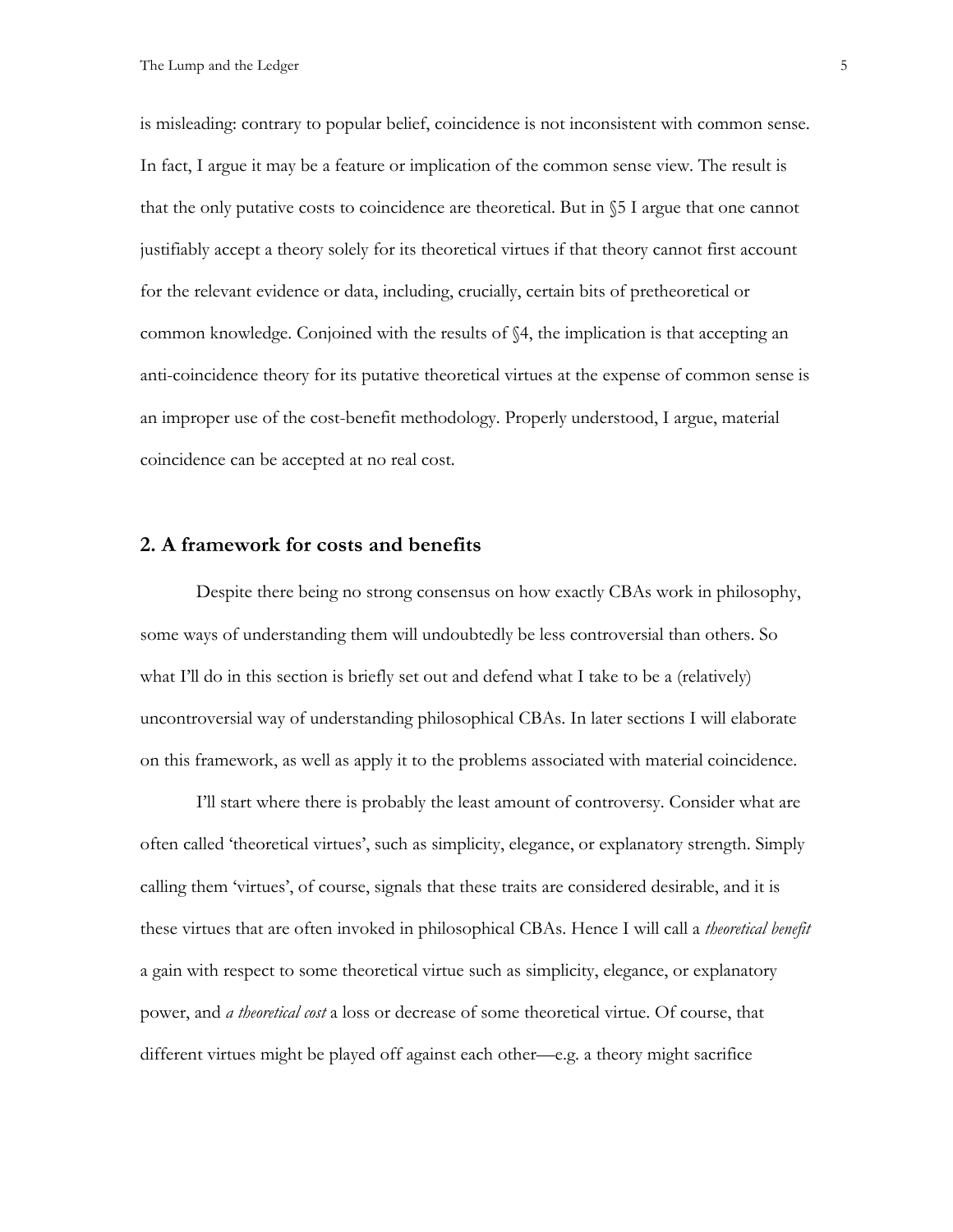simplicity (a theoretical cost) but gain explanatory power (a theoretical benefit)—is compatible with this point.

I turn now to more controversial territory. I mentioned above that a theory's being inconsistent with common sense is often considered a cost. On the assumption that human beings are composites rather than simples, for example, mereological nihilism seems to imply that human beings do not exist- a seemingly costly implication. Similarly, although Lewis thinks modal realism is worth the cost of so many worlds in one's ontology, he concedes that its incompatibility with common sense is a cost nonetheless (and a "severe" cost at that; 1986, p. 135). I will accept this line of thought. Accordingly I will call a *pretheoretical cost* some theory or idea's being incompatible or inconsistent with common sense. Naturally, that makes upholding a pretheoretical tenet a *pretheoretical benefit*. As indicated earlier, though, those inclined towards revisionary metaphysics might think common sense should be no constraint on theorizing, such that there is no cost to violating pretheoretical verdicts.<sup>5</sup> If one does not take inconsistency with pretheory as a cost, though, then likely one has even fewer reasons to be dissatisfied with material coincidence; because I aim to show that material coincidence need not be costly I will take it for granted that inconsistency with common sense *is* a cost, on the grounds that this is a precept that those who are opposed to my thesis would likely accept.

Before moving on I should note a restriction: I will not consider it either a cost or a benefit for a theory to be consistent or inconsistent with what I will call 'intra-theoretic' beliefs or tenets. Consider for example Ptolemaic astronomy, according to which the earth is located at the center of the universe, with planets orbiting the earth in circular (or epicyclical) paths. Notice that to an adherent of Ptolemaic astronomy a tenet's being inconsistent with

<sup>5</sup> For a recent example relevant to coincidence, Rose (2015) argues that folk intuitions regarding the persistence of objects over time are especially misguided.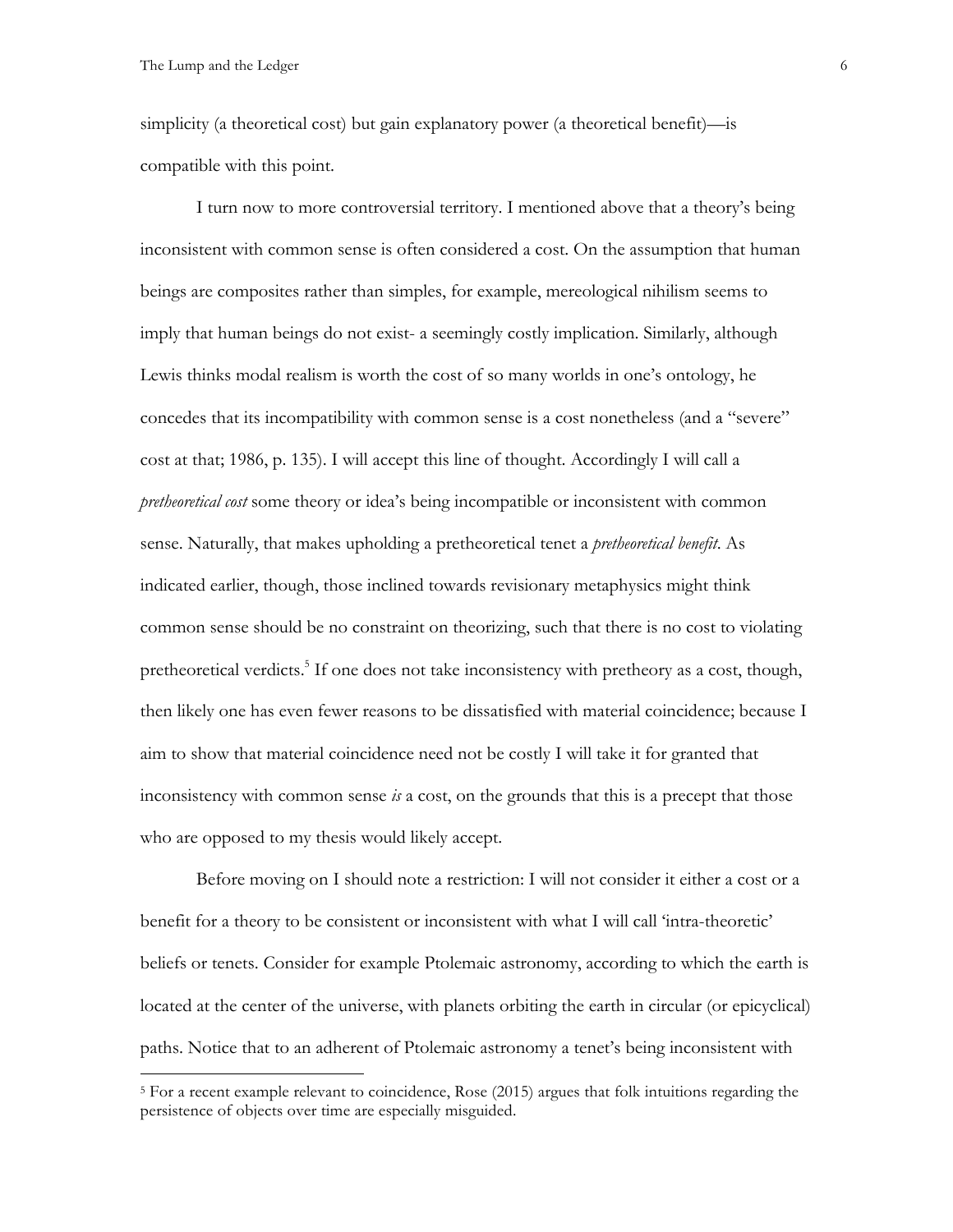circular orbits or geocentrism might seem costly to concede. But of course to someone neutral or not antecedently committed to the theory, inconsistency with Ptolemy would not appear costly. More generally I will not consider inconsistency with the tenets or deliverances of a theory to incur costs when the appearance of this being a cost is dependent on antecedently accepting the theory. The reason is that a cost-benefit methodology should be neutral; even those who disagree about the substantive metaphysics should agree that explanatory power is a theoretical virtue, for instance. So it is because common sense consists of commonly (if not unanimously) shared beliefs or knowledge that it is a cost to be inconsistent with them. Similarly, because virtues such as simplicity or explanatory power can be recognized as benefits even by those who do not accept the theory that posses those virtues, these too can be assessed via a CBA from a neutral point of view.<sup>6</sup>

So to briefly summarize, the framework I'll use going forward is this: there are theoretical costs and benefits (lacking or possessing theoretical virtues), and there are pretheoretical costs and benefits (being inconsistent or consistent with common sense), such that a philosophical CBA involves weighing all four kinds in order to discern which philosophical theory is the optimal choice.

## **3. Accounting for material coincidence**

 $\overline{a}$ 

With this framework in hand I turn now to material coincidence, the main arguments for which are likely familiar. One canonical line of argument begins by calling a lump of clay 'Clay', and the statue made from that lump of clay 'Statue'. From here there are several ways

<sup>6</sup> Granted, if there are widely shared beliefs that result from some advanced theory but are neither pretheoretical nor purely a product of that theory, there might be room to talk of 'extra-theoretic' costs or benefits with respect to those beliefs (rather than there only being theoretical costs and benefits with respect to theoretical virtues). But as far as I can tell this further distinction does not affect my main argument, and will be put aside.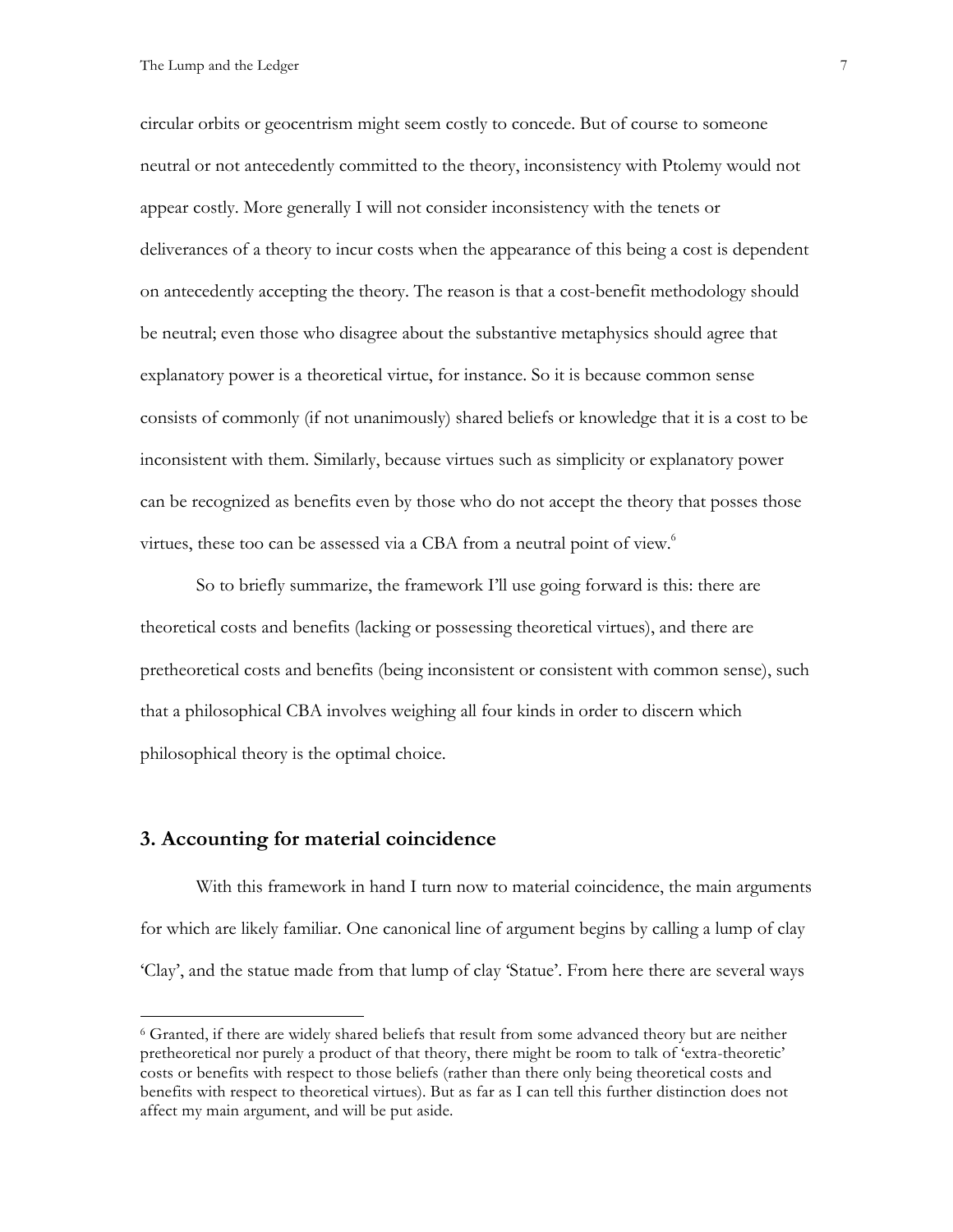to go. One variant relies on temporal differences. For instance, suppose Clay comes to be on Tuesday and Statue comes to be on Wednesday. Because they came to be at different times they are numerically distinct. A modalized version appeals to persistence conditions. Clay has the property of being able to survive a squashing whereas Statue does not. Different properties entail numeric distinction, so Statue and Clay are distinct. Still other versions appeal to other sorts of properties- that Statue is beautiful but Clay is not, or that Statue is a piece of art but Clay is not, and so on (Fine 2003; 2006). Many take these arguments to generalize to other artifacts (such as credit cards and plastic rectangles), natural objects (such as rivers and aggregates of water molecules), as well as persons and bodies (Baker 2002).

As indicated earlier, however, many see material coincidence as costly. But what exactly is objectionable or problematic about coincidence? In his survey of the literature, Wasserman (2015) suggests four reasons material coincidence has been found problematic. The first is the impenetrability objection. The idea, naturally enough, is that material objects are presumed to be impenetrable. There being two objects in the same place at the same time appears to violate this principle. The second is the extensionality objection. Extensionality demands any objects x and y that share all and only the same parts are identical, i.e., that there is a unique sum or composite for any set of parts. If Statue and Clay share all and only the same parts yet are numerically distinct, extensionality is violated. Third is the grounding objection. Given that Statue and Clay appear to share the same categorical properties (e.g. their non-dispositional and non-modal properties), it may appear that their differences are ungrounded, i.e., that there is nothing in virtue of which they differ. Such ungrounded or unexplained differences appear mysterious. Wasserman calls the fourth the "anthropic" objection, though this breaks down into two separable components. The first is what Sosa (1999) calls the "explosion of reality": although coincidence-friendly arguments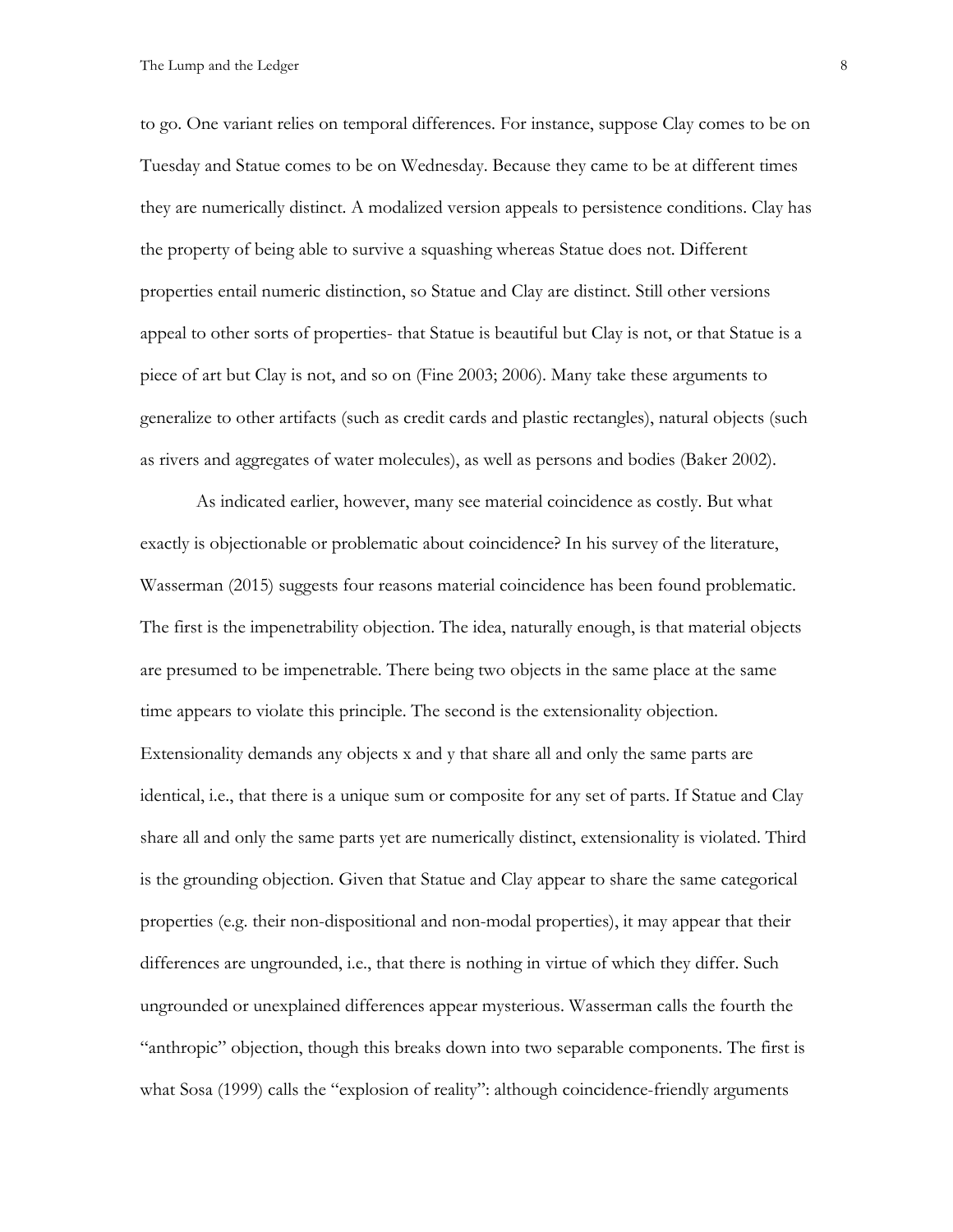are generally only run for entities falling under familiar sortals (such as *statue* and *clay*, or *person* and *body*), the same arguments can be iterated to reveal the coincidence of astronomical numbers of unfamiliar objects. For example, let an *instatue* be a statue that cannot survive being taken outdoors, and let 'Instatue' be a name for one. Because Statue can survive being taken outdoors but Instatue cannot, they are numerically distinct. From here the "anthropic" worry (properly speaking) is that restricting coincidence to only familiar kinds—i.e., preventing the explosion—would be unacceptably anthropocentric. So moving forward I will distinguish 'the explosion problem'—that there are (so many) unfamiliar kinds in addition to familiar kinds—from 'the anthropic problem'- that rejecting unfamiliar kinds would display an illegitimate bias towards the familiar.

Given these five as the problems associated with accepting coincidence, the next question concerns their fit with the cost-benefit framework discussed above. As it happens the problems map onto this framework quite neatly.

Some mappings I take to be uncontroversial. Obviously the impenetrability problem threatens a pretheoretical cost; that matter appears impenetrable is a quotidian feature of the observable world, arguably something believed at a young age (rather than a conclusion drawn from philosophical theorizing, say).<sup>7</sup> So if coincidence is problematic on this score it is the pretheoretical conception of matter that explains why. Similarly, it would seem that the explosion would yield a pretheoretical cost; if it is problematic that there are so many unfamiliar or unusual objects surely it is because this conflicts with (or goes well beyond) our everyday view of the world.<sup>8</sup> Interestingly, however, avoiding the explosion's pretheoretical

<sup>7</sup> Empirical studies—such as the famous experiments performed by Spelke (1988; 1990)—suggest that even extremely young children expect objects to be impenetrable. And if such expectations are innate or deeply ingrained, then it is no surprise material coincidence seems puzzling (even to adults). <sup>8</sup> One might think the explosion incurs a theoretical cost insofar as having more objects is unparsimonious. Parsimony is not typically understood in terms of token-cardinality, however (i.e. the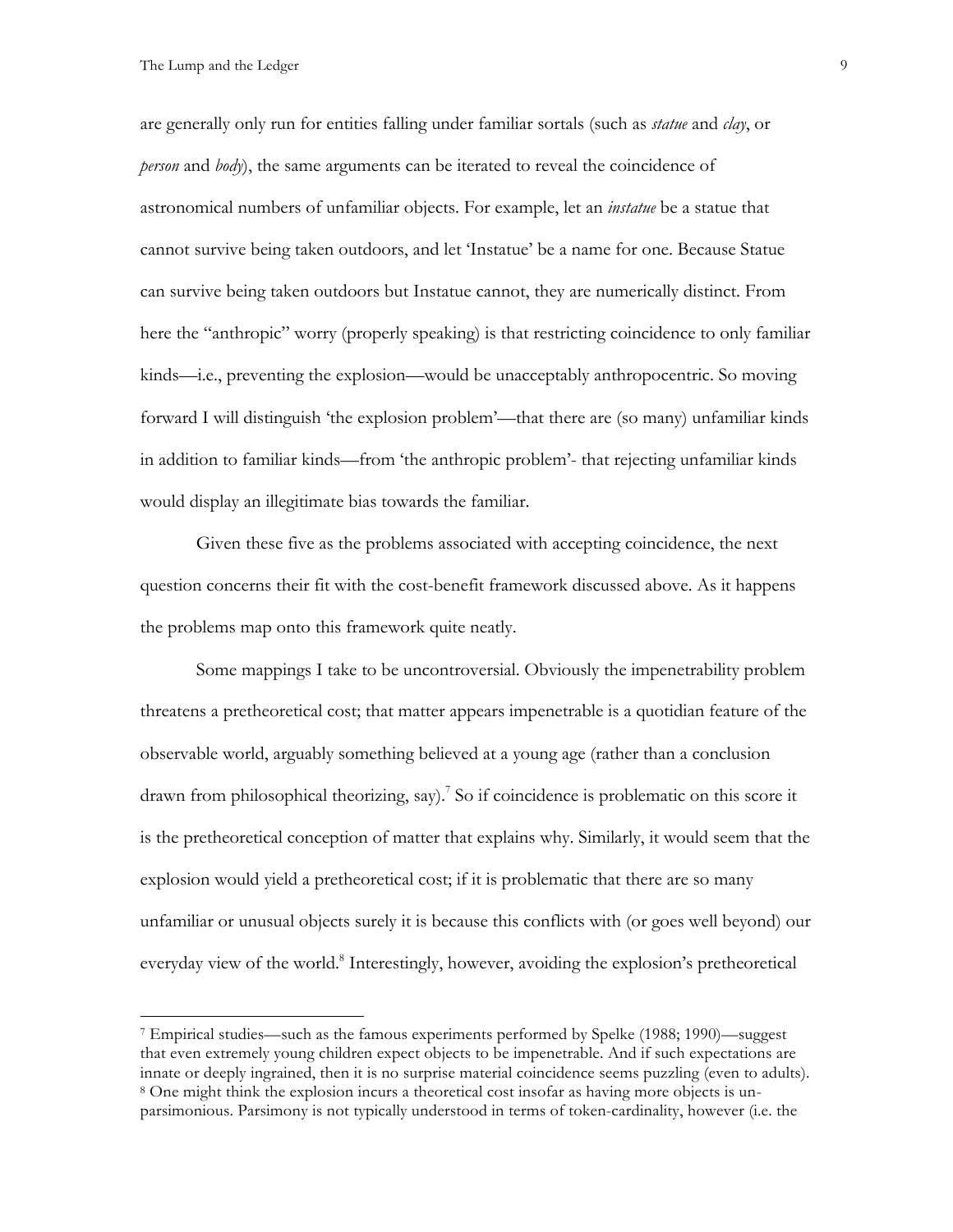cost (by restricting coincidence to familiar kinds) would likely yield a theoretical cost. For if only some sortals are instantiated (the familiar ones), the principle governing (or the pattern underlying) what's familiar might seem clunky, arbitrary, or wildly disjunctive, or would require taking some (additional) factor as a primitive in one's theory. Thus, taking on the anthropic problem (by blocking the explosion) complicates one's theory and so invokes a theoretical cost.<sup>9</sup>

As indicated, I take these classifications as uncontroversial. More controversial, and what I will now argue, is that the extensionality and grounding problems only yield theoretical costs. I present two arguments. The first is that relevantly similar extensionality and grounding problems exist in other areas of philosophical interest and clearly risk theoretical costs. The second shows these problems do not *also* risk pretheoretical costs; rather than assume mutually exclusivity I argue each claim independently. In particular I argue common sense recognizes multiple wholes with the same parts (extensionality violations), and does not concern itself with (the consequent) grounding problems.

The first argument runs as follows. Recall that extensionality demands that any objects x and y are identical iff they share the same parts. Objects are not unique in this regard, however; the same generic notion of extensionality may apply to other kinds of entities as well (*mutatis mutandis*). For instance, sets are extensional iff for any sets s and s', s=s' iff they share all and only the same members. Properties are extensional iff for any properties  $F$  and  $G$ ,  $F = G$  iff  $F$  and  $G$  share all and only the same instances. For a third example, propositions are extensional iff for any propositions P and Q, P=Q iff P and Q

number of things). Instead parsimony is thought to be lost when adding different kinds of things, or different kinds of explanatory principles, for example. Insofar as the exploding objects would just be more of the same kind of thing—viz., composite material object—the explosion is not unparsimonious in the sense typically at issue.

<sup>9</sup> That the explosion and anthropic problems differ in their cost-benefit profiles is another reason to distinguish the two aspects of what Wasserman treats as a single problem.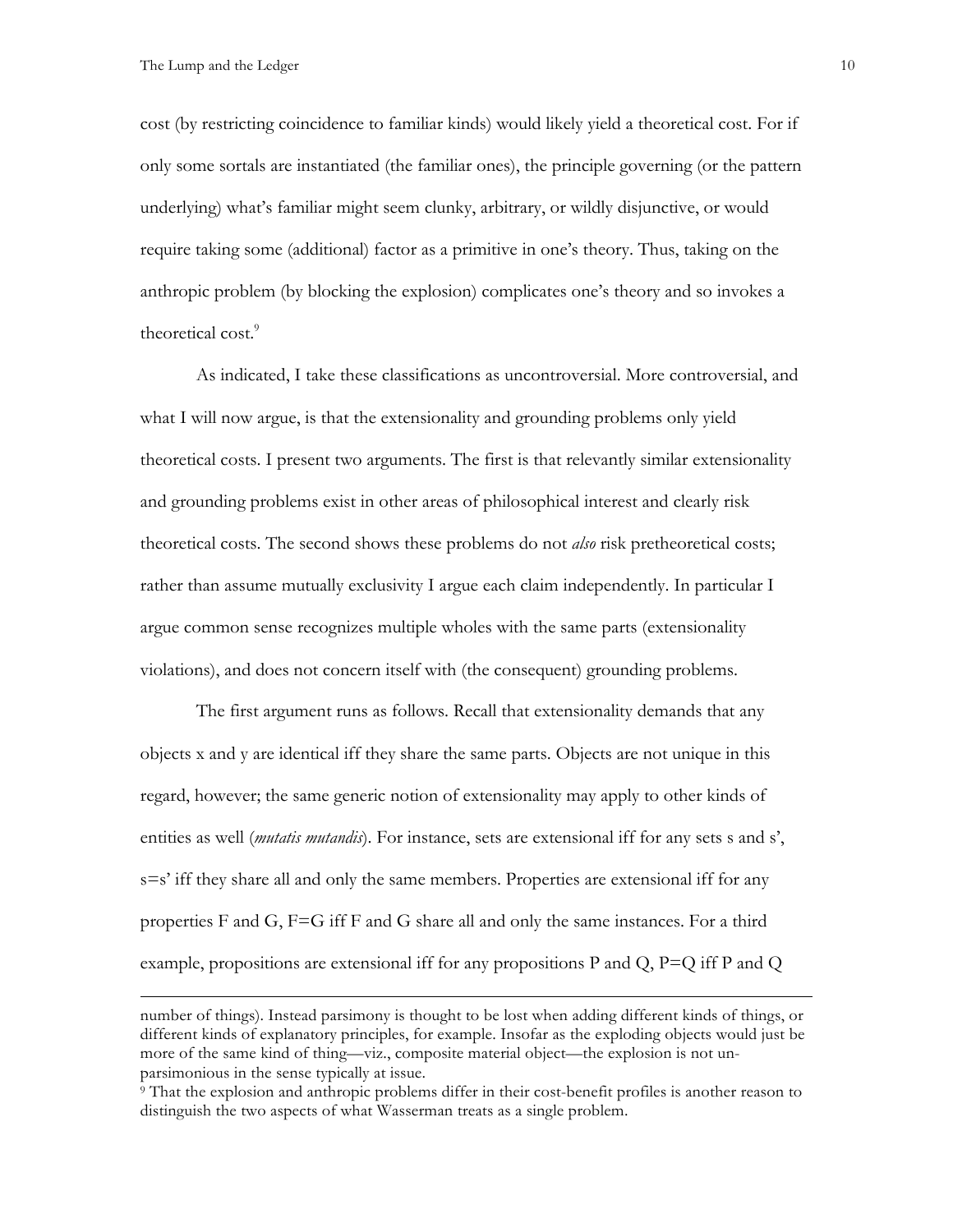share the same truth-values at every world (or map the same worlds to the same truth-values, or share the same members, etc., depending on the view of propositions one endorses). Granted, one might doubt these cases invoke the same generic notion of extensionality, or that the same sense of 'extensional' applies. But there is clearly thematic unity, and good reason why the word 'extensional' is used throughout. Note that a function in the mathematical sense necessarily yields a *unique* output for a collection or domain of inputs. Whenever an entity is called 'extensional'—whether it be an object, property, set, or proposition—that entity is taken to be a function or unique output of its inputs- whether it's parts in the case of objects, instances in the case of properties, or members in the case of sets. Extensionality in general is therefore a kind of "functionality". More on this shortly.

Regardless of whether these entities *are* extensional, however, the crucial point here is that denying extensionality invariably threatens to incur a theoretical cost. If coextensive properties (whether at a world or across worlds) can be distinct after all, for example, then likely one must posit further entities or theoretical machinery (e.g. universals in addition to sets of individuals, along with whatever ideology is needed to express the relevant differences). Much the same goes for propositions. If for any propositions  $P$  and  $Q$ ,  $P$  is identical to Q iff they are true at the same worlds (or map the same worlds to the same truth-values, etc.), it follows there is only one necessarily true proposition, and only one necessarily false proposition (as P and Q would be true (or false) at the same worlds, viz., all of them). Accounting for the intuition that there are many (distinct) yet necessarily coextensive propositions might also require adjustments to ontology or ideology (e.g. impossible worlds in addition to possible worlds, and/or new or different inference rules for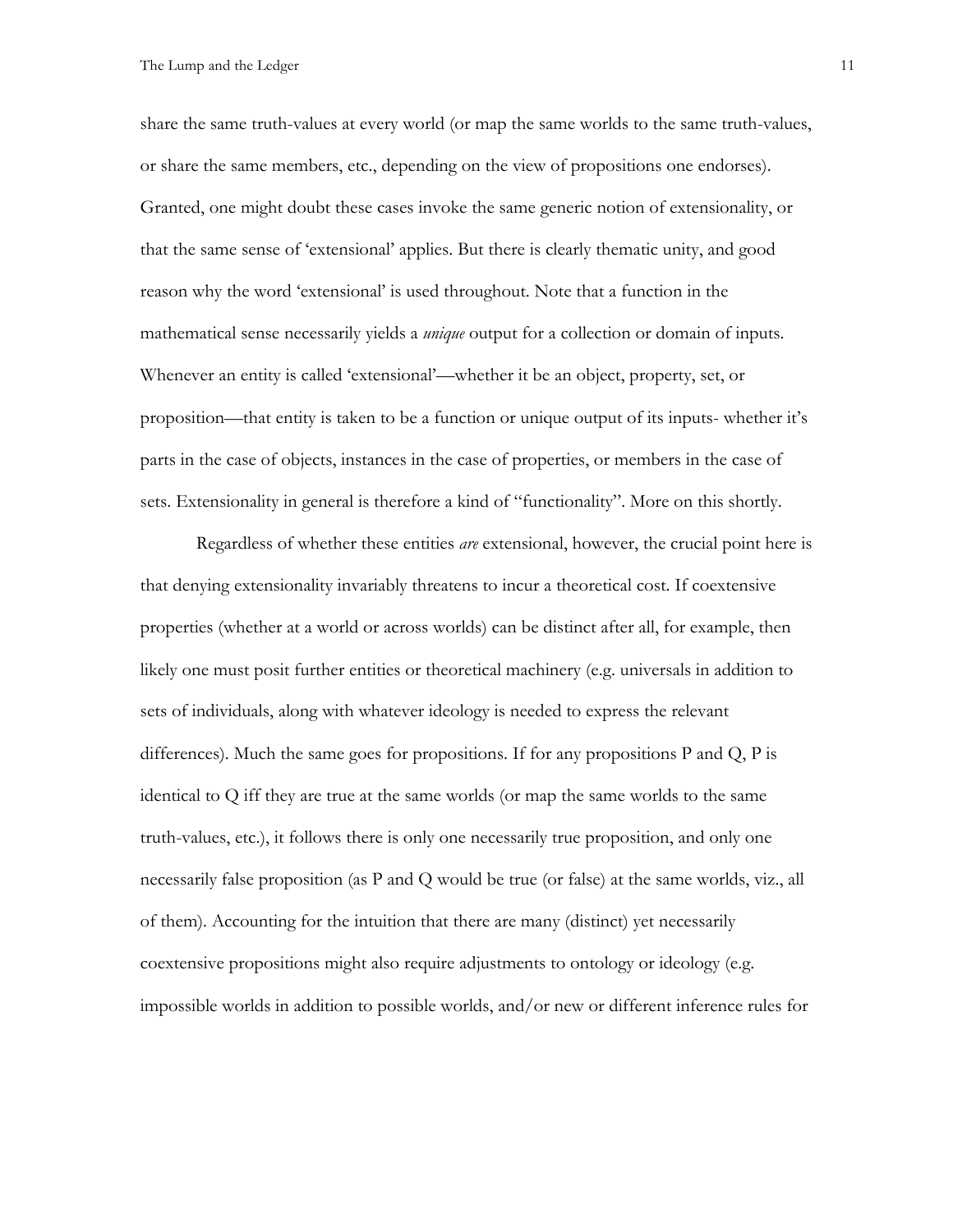worlds governed by logical laws other than those obtaining in actual or possible worlds).<sup>10</sup> The conclusion is clear: in general, violating (or abandoning) extensionality yields a theoretical complication and so a theoretical cost. So it should be no surprise that when it comes to objects in particular (and the prospect of material coincidence), the violation of extensionality should also appear as a theoretical cost. Moreover, because extensionality is built into classical mereology, accounting for the fact of material coincidence (assuming, for the moment, it is a fact) would require complicated adjustments (e.g. new axioms, new inference rules, etc.)- which obviously yields a theoretical cost as well.

Closely related considerations show the grounding problem also threatens a theoretical cost. First note that there is a *prima facie* concordance between the extensionality and grounding problems. Although Wasserman describes the grounding problem in terms of properties, it can also be formulated in terms of parthood: just as it may appear mysterious that Statue and Clay share all and only the same categorical properties but differ in persistence condition, so too may it appear mysterious that Statue and Clay share all and only the same parts yet differ in their persistence conditions. On either formulation one might wonder what grounds the differences. The grounding problem is linked to the extensionality problem in another way as well: in fact, each example of possible extensionality-violations mentioned above can generate its own version of a grounding problem. If coextensive properties can be distinct one might wonder how this could be given that they share instances; what grounds the difference between properties if not their instances? One might

<sup>10</sup> See Berto (2013) for an overview of nonclassical logics in relation to impossible worlds (as well as impossible worlds more generally). I do not mean to suggest, however, that this way of handling the phenomenon of "hyperintensionality" is mandatory, nor that impossible worlds must be understood as some radically different kind of thing (thanks to an anonymous referee for this journal for pressing me on this). That being said, what matters for my purposes is only that some sort of "heavy duty" theoretical machinery likely must be employed to handle the hyperintensional distinctions that, if absent, would make the world (and the theory that aims to model it) simpler.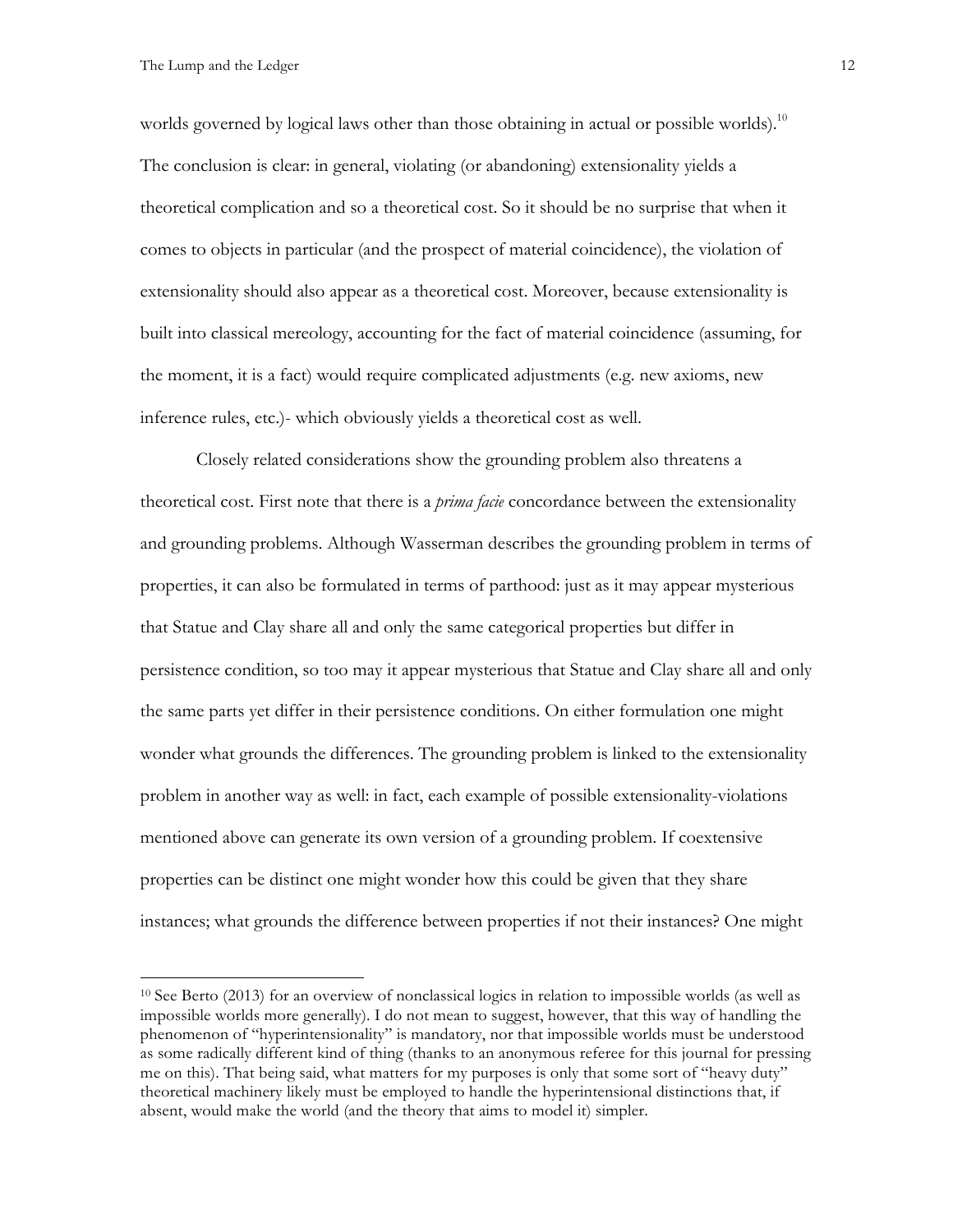also wonder what it is in virtue of that coextensive propositions can differ (and so on). Thus, a background picture (or assumption) of extensionality actually creates the (pre)conditions for a grounding problem. And this suggests the grounding problem threatens a theoretical cost for the same reasons as the extensionality problem.

An underlying principle explains the pattern. Above I pointed out that a function necessarily yields a unique output for a collection or domain of inputs, and that no matter what kind of entity is under consideration, an entity taken to be extensional is understood as a function or unique output of its inputs. So construed, extensional entities do not yield grounding problems precisely because the grounds (the inputs) determine the grounded (the output). Extensionality violations, conversely, violate what I called "functionality": if two objects can share all and only the same parts then the identity (and persistence conditions) of the object is not a function of its parts (or categorical properties) after all. And this clearly incurs a theoretical cost: not only is there the addition to ontology or ideology that extensionality-violations require, but the lack of functionality is bound to make the results seem mysterious (schematically, if x and y differ despite sharing all and only the same φs, what else could ground their differences?). Having to bring in some additional explanatory factor would complicate, whereas there being no such factor leaves the mystery unsolved.

So the extensionality and grounding problems yield theoretical costs. They do not also incur pretheoretical costs, however. For one, none of the grounding puzzles mentioned earlier are common sense puzzles; the folk do not wonder how necessarily true propositions might be distinct, say, or what individuates properties, or how modal properties might fail to supervene on categorical properties. This is not only due to inattention. There is also no reason to assume the folk share the background picture against which these cases would appear puzzling—e.g. that modal properties "should" be a function of categorical properties,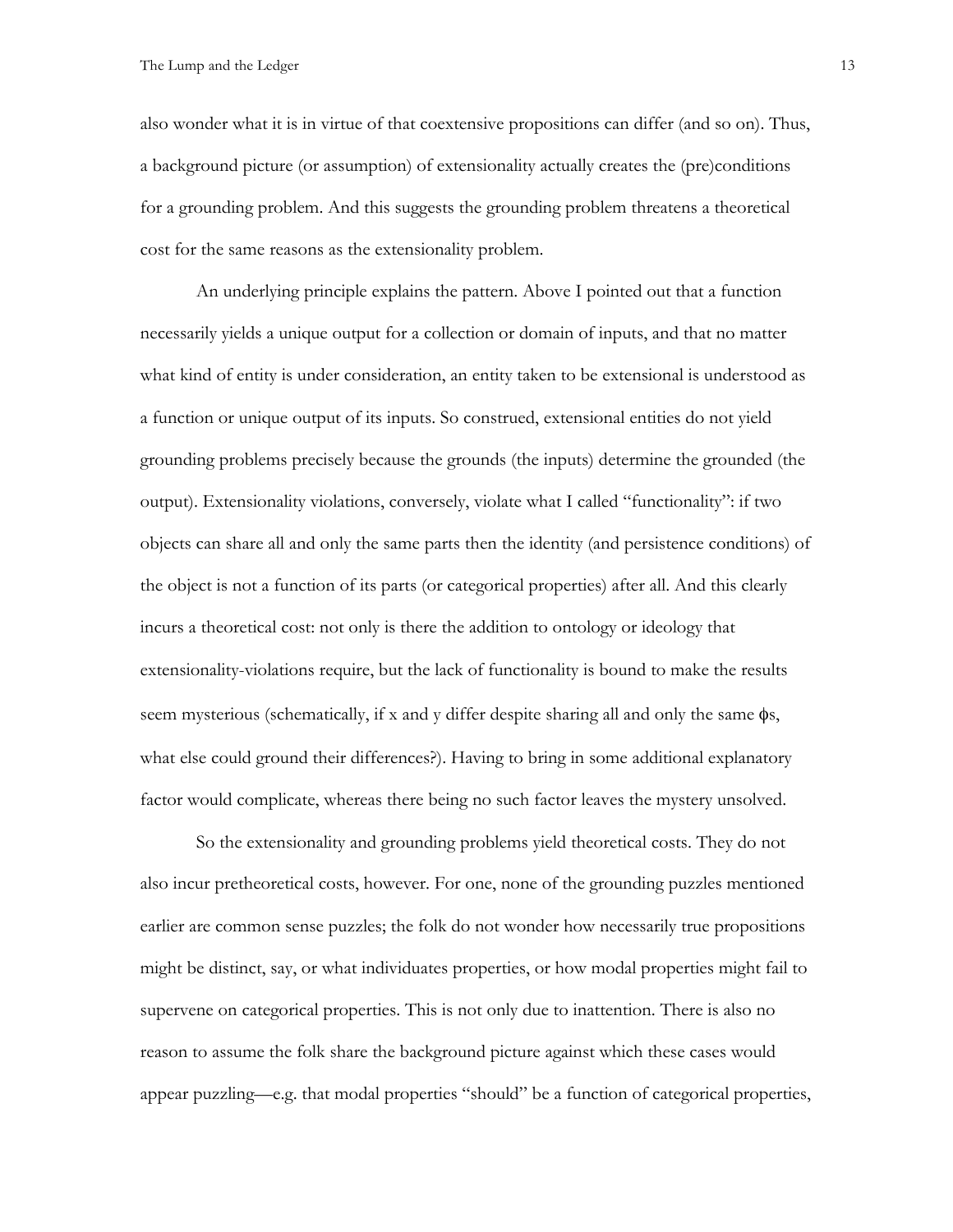or that properties "should" be individuated by their instances—nor is there reason to assume that the folk share the metaphysician's concern for maintaining functionality more generally. So functionality-violations—exceptions to extensionality or grounding—need not yield pretheoretical costs.<sup>11</sup>

Yet perhaps one might think that the folk might have grounding intuitions after all; perhaps introductory metaphysics students find it intuitive that modal facts should be grounded in non-modal facts, for example.<sup>12</sup> But such reports have to be treated with caution. After all, and to amend an earlier-invoked example, a student of Ptolemean astronomy might find it odd or counterintuitive that the orbits of heavenly bodies could be anything but perfectly circular. Because I argued that (in)consistency with what I called 'intra-theoretic' tenets are excluded from consideration with respect to the CBA, however, for the report of grounding intuitions to show a pretheoretical cost—rather than an intratheoretical cost—it would have to be ensured that these reports were genuinely pretheoretical reports as opposed to the reports of initiands to a particular philosophical theory. So how could one tell? My approach is simple: attend only to examples commonly used outside "the philosophy room".<sup>13</sup> Yet upon doing so it is evident that common sense positively recognizes, without mystery or reservation, distinct wholes with the same parts, thereby accepting (*prima facie*) violations of extensionality. In fact, entire categories of familiar

<sup>11</sup> Moreover, and as an anonymous referee for *Erkenntnis* points out, it is arguable that *not* violating extensionality (for propositions, at least) incurs a pretheoretical cost: insofar as common sense distinguishes necessary truths such as  $2+2=4$  and 'John is John', a simple or purely extensional system unable to account for their hyperintensional distinction might be pretheoretically costly. As defending this further claim is not necessary for my argument here, however, I'll put it aside. <sup>12</sup> Thanks to another anonymous referee for *Erkenntnis* for raising this objection.

<sup>13</sup> This approach is partly motivated by research suggesting that experimental attempts to discern folk intuitions on matters of philosophical import may not be free from experimenter effects. For example, Korman and Carmichael (2017) criticize the "suggestive wording" of Rose and Shaffer's (2017) attempts to elicit folk intuitions on mereological composition, amongst other possible effects (such as those found by Cullen 2010).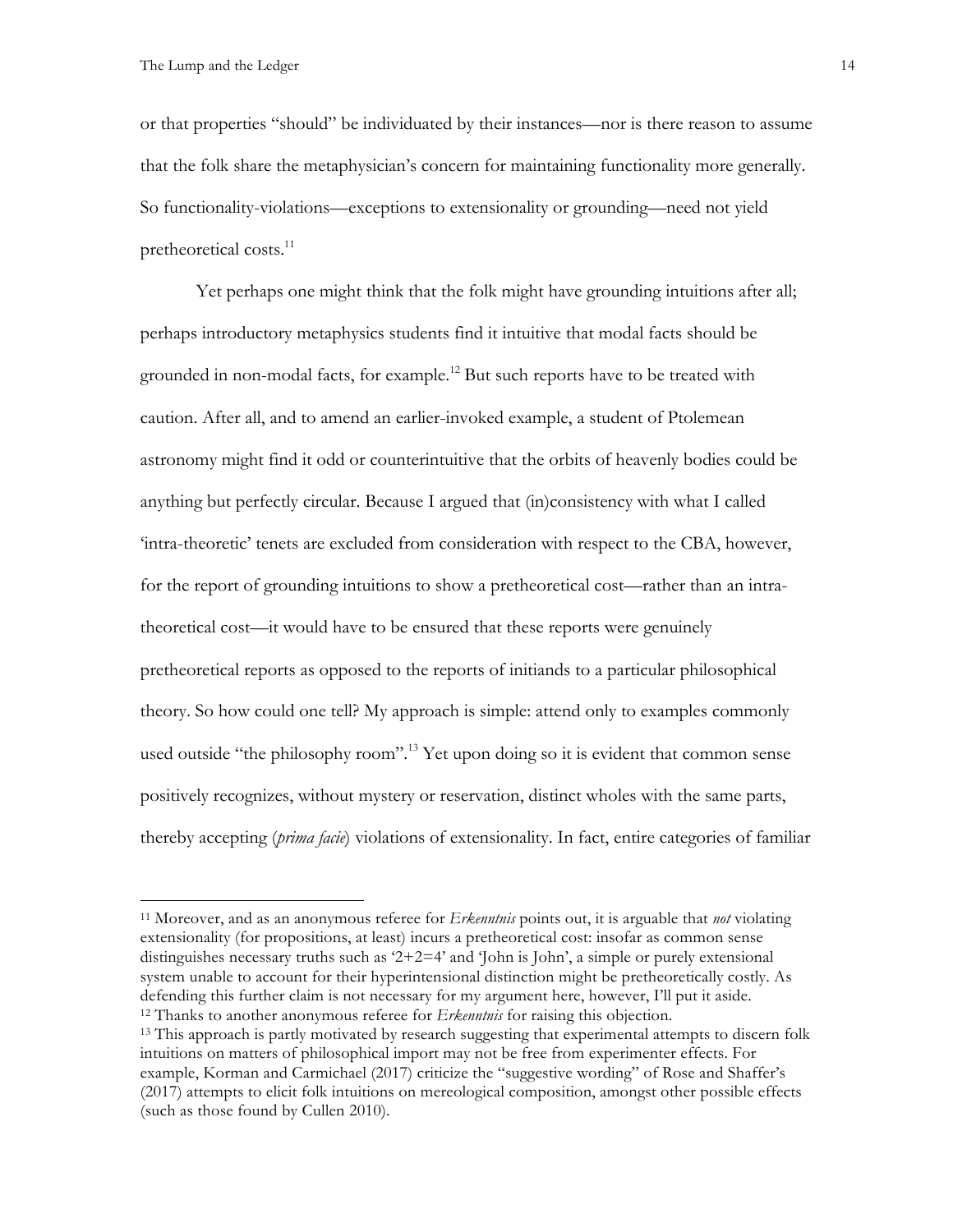entities seem to violate the idea that wholes x and y are identical iff they share all and only the same parts.

Social groups are a paradigmatic category here. Consider, for example, that the same eleven people can make up a company and its many distinct committees. Moreover, these same eleven people can make up the company's softball and soccer teams as well. Yet the folk will not claim that the softball and soccer teams are really the same team because they share the same players, or that they must be identical because nothing could ground their differences.<sup>14</sup> Put another way, if the folk having the extensionality-friendly grounding intuitions is a hypothesis, one should expect to see it claimed outside the philosophy room that the soccer and softball teams are the same team because they share the same players. Not seeing the prediction vindicated suggests the folk are not concerned by apparent extensionality violations. Similar examples exist in many other familiar categories or domains. Language is replete with such cases, for instance. Multiple sentences can be made up of the same words, and multiple words can be made up of the same letters (in at least two senses: distinct words can be made of the same letters in different order, such as 'vile', 'evil', and 'live', and distinct words can even be made up of the same letters in the same order, such as 'live' meaning 'not dead' and also 'broadcast in real-time'). Yet the folk will not claim that 'vile' and 'live' are really the same word because they share the same parts, or because nothing could ground their difference(s). Similarly, though perhaps taking 'language' metaphorically, two tunes can consist of the same notes.<sup>15</sup> Still another category is artifacts. A hardbound book can double as a doorstop. A desk can also be a table or chair. A sword

<sup>14</sup> Varzi (2015) cites Simons (1987, p. 114) and Gilbert (1989, p. 273) as defending the view that distinct groups can have coextensive memberships. See also Ritchie (2015).

<sup>15</sup> Several of these examples are drawn from Varzi's (2015) survey on mereology; Varzi attributes to Hempel (1953, p. 110) and Rescher (1955, p. 10) that the same words can be composed of the same letters, and to Rosen and Dorr (2002, p. 154) that two tunes can consist of the same notes.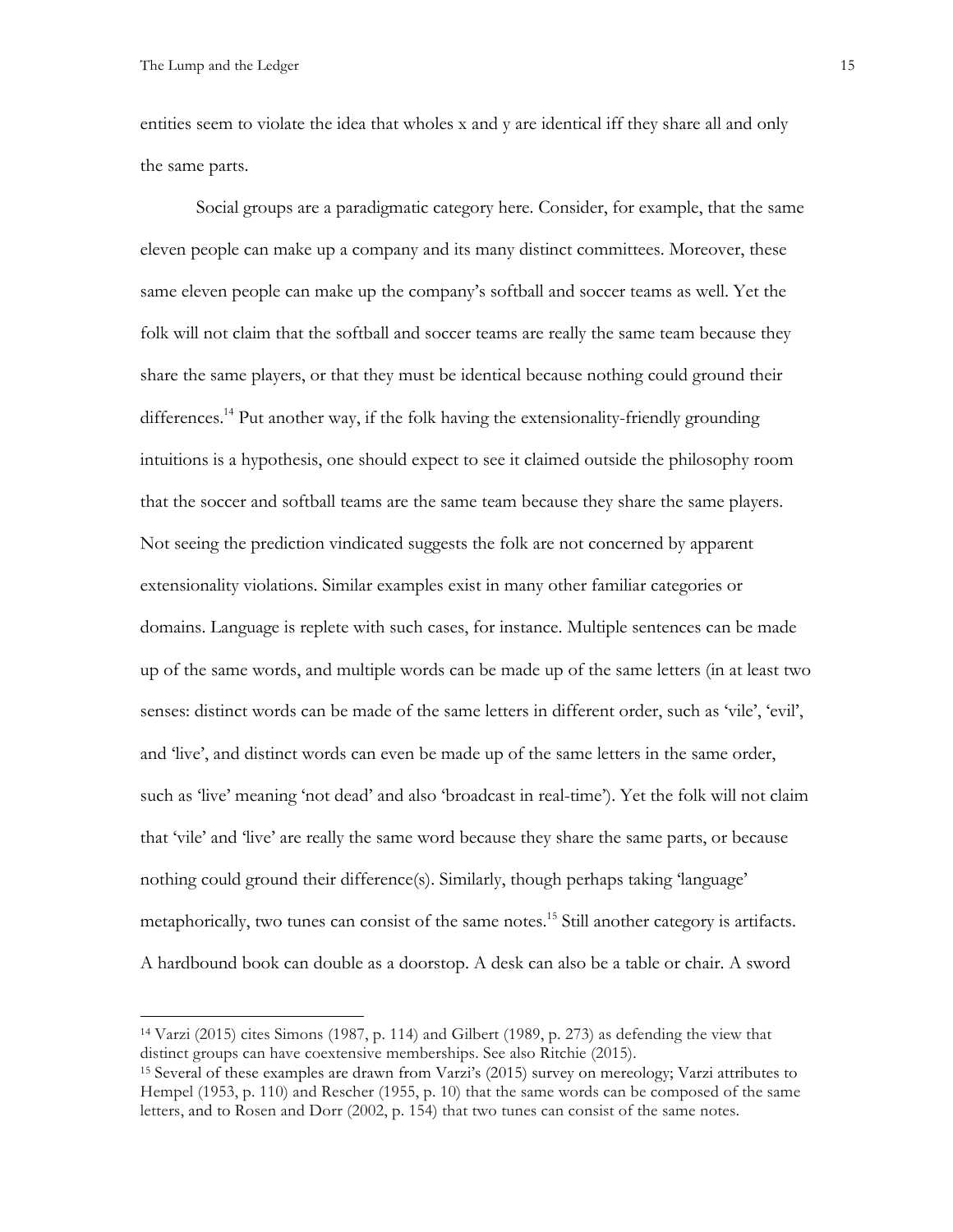can be a walking-stick. Yet the folk will not say a book can't be a doorstop because it's a book, or because its parts already make up one thing they can't make up a second thing also.

Granted, a metaphysician might interpret these examples in other ways. For instance, a metaphysician might claim that a person and a team stand in a different kind of parthood relation than do an organ and an organism, and it is only the latter type of parthood relation that concerns the extensionality principle relevant to coincidence. Or, perhaps, a metaphysician might claim that distinguishing letter-types from letter-tokens (or word-types from word-tokens) might save extensionality in the linguistic domain. Or she might claim that the matter making up a book only constitutes one object, the book, which then has the accidental property of being used as a doorstop.<sup>16</sup> Even so, it must be emphasized that my claim is not that a philosopher cannot make such moves, but only that insofar as common sense is concerned the relation between parts and wholes is not extensional- from which it follows that allowing Statue and Clay to share parts—and so violate extensionality—does not incur a pretheoretical cost.

### **4. Material coincidence and common sense**

 $\overline{a}$ 

In the previous section I showed how to understand the coincidence problems in terms of the cost-benefit framework: the impenetrability and explosion problems appear to incur pretheoretical costs, whereas the anthropic, extensionality and grounding problems incur theoretical costs. In this section I argue that regarding the former appearances are misleading, however. For I will argue that the impenetrability of matter is perfectly compatible with material coincidence. So despite appearances there is no pretheoretical cost

<sup>16</sup> Again, see Varzi (2015) for a survey of such responses. For "compositional pluralism"—the view that there are different kinds of parthood relations—see McDaniel (2010).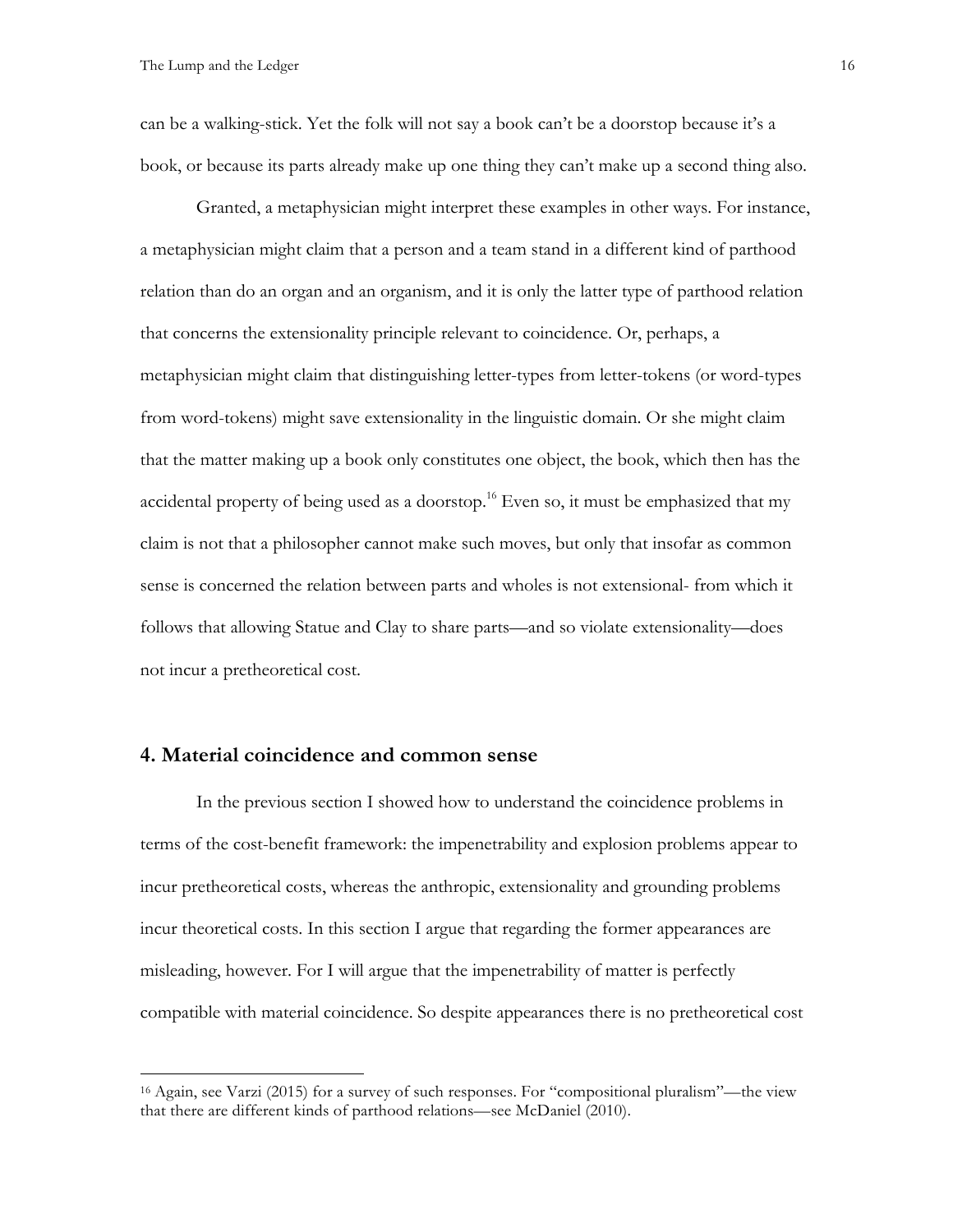regarding impenetrability. Similarly, although the explosion seems to threaten a pretheoretical cost, I will argue the culprit is not coincidence itself but a supplementary or auxiliary claim. But that claim, I argue, is not a folk concern. So despite appearances I conclude there is no pretheoretical cost to allowing material coincidence.

#### **4.1. Impenetrability and common sense**

Suppose the builders of a castle declare it impenetrable. It proceeds to repel all attacks, corroborating the claim. Yet unbeknownst to the builders, enemies were hiding on the grounds on which the castle was built; the castle, it turns out, was built around them. The enemies launch a surprise attack and take the castle. Has the castle's impenetrability been impugned? Of course not; the enemies didn't penetrate the castle- they were already inside.

At the risk of stating the obvious, I'll note that something is impenetrable if it cannot be penetrated. Some x is penetrated, however, only if some y outside the boundary of x moves through the boundary of x. (That is, for y to penetrate x at time t there must be some previous time t-n when y was outside the boundary of x.) Some x is impenetrable, therefore, if nothing outside the boundary of x can move through the boundary of x. I belabor the point because its implication seems to have been missed: namely, that material coincidence is perfectly compatible with matter being impenetrable. For Statue does not start its career outside Clay's borders and then later moves in. More generally, coinciding objects are not border-penetrating objects. So coincidence does not impugn the impenetrability of matter.

One might concede the point yet think I'm being myopic by focusing on the (literal) meaning of 'impenetrable'. For the more general worry associated with impenetrability can be understood as based on something like the following principle (expressible without the word 'impenetrability'): that no two objects can exist in the same place at the same time. And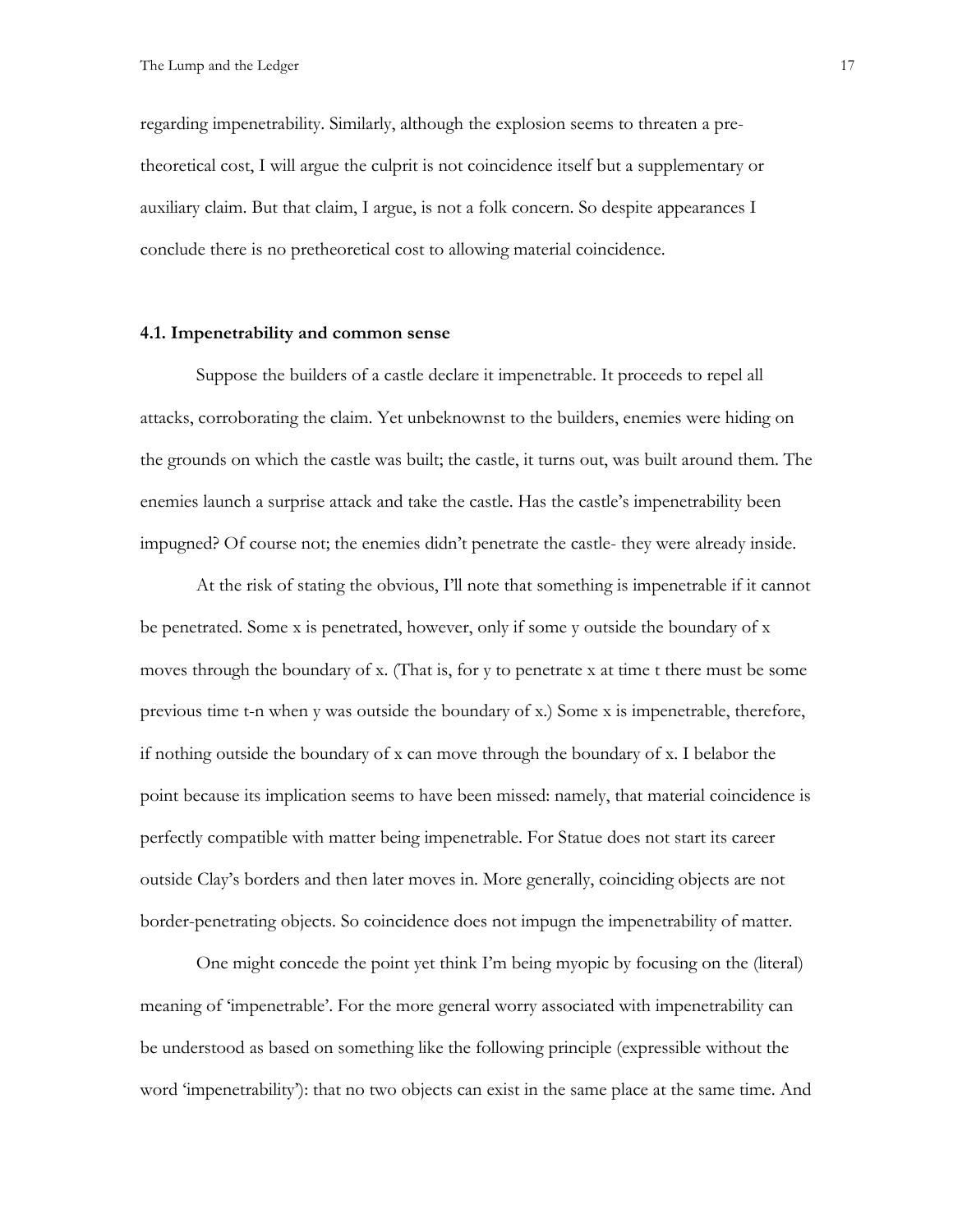coincidence does seem to violate this pretheoretical principle (even if nothing moves from outside to inside, as above).

But this objection fails. First, if one asks *why* it is that no two objects can exist in the same place at the same time, I suspect the answer is because matter is supposed to be impenetrable. But put that aside. For even as a matter of common sense the 'no two objects' principle requires qualification. For instance, nobody believes a knee and leg can't be in the same place at the same time. Yet these are numerically distinct; after all, legs have thighs as parts but knees don't. So unless the 'no two objects' principle is refuted by mundane cases of partial overlap, the folk principle is better understood as something like 'no two wholly distinct, non-overlapping, or spatially separate objects can exist in the same place at the same time.' But if *that's* the folk principle then even if Statue and Clay *can* exist in the same place at the same time this is irrelevant to the folk principle—and so not a counterexample—because Statue and Clay are not wholly distinct, non-overlapping, or spatially separate objects.<sup>17,18</sup>

More broadly, the point is this: the impenetrability problem, and the related if not underlying 'no two objects' principle, have only a superficial appearance of a pretheoretical cost- an appearance based on misunderstanding what impenetrability or the 'no two objects' principle amounts to. Properly understood, material coincidence is perfectly compatible with the impenetrability of matter and the 'no two objects' principle.

<sup>17</sup> One may think cases of partial overlap (such as a knee and a leg) do not involve material coincidence (unlike total overlap), in which case the knee/leg example has no force here (thanks to

for this objection). But this misconstrues the point of the example, which concerns only folk principles (and not coincidence per se). In particular, the idea here is simply that familiar cases of partial overlap show that the folk do not hold some unqualified or unrestricted principle regarding numerically distinct objects in the same place (regardless of what counts as full-fledged coincidence). <sup>18</sup> Here I differ slightly from Hirsch (2002, p. 116), who claims the 'no-two-things-in-a-place' principle is a hasty generalization, understandably made but false due to overlap cases. As I construe it, however, the folk principle is true but restricted, not false but unrestricted (cf. previous footnote).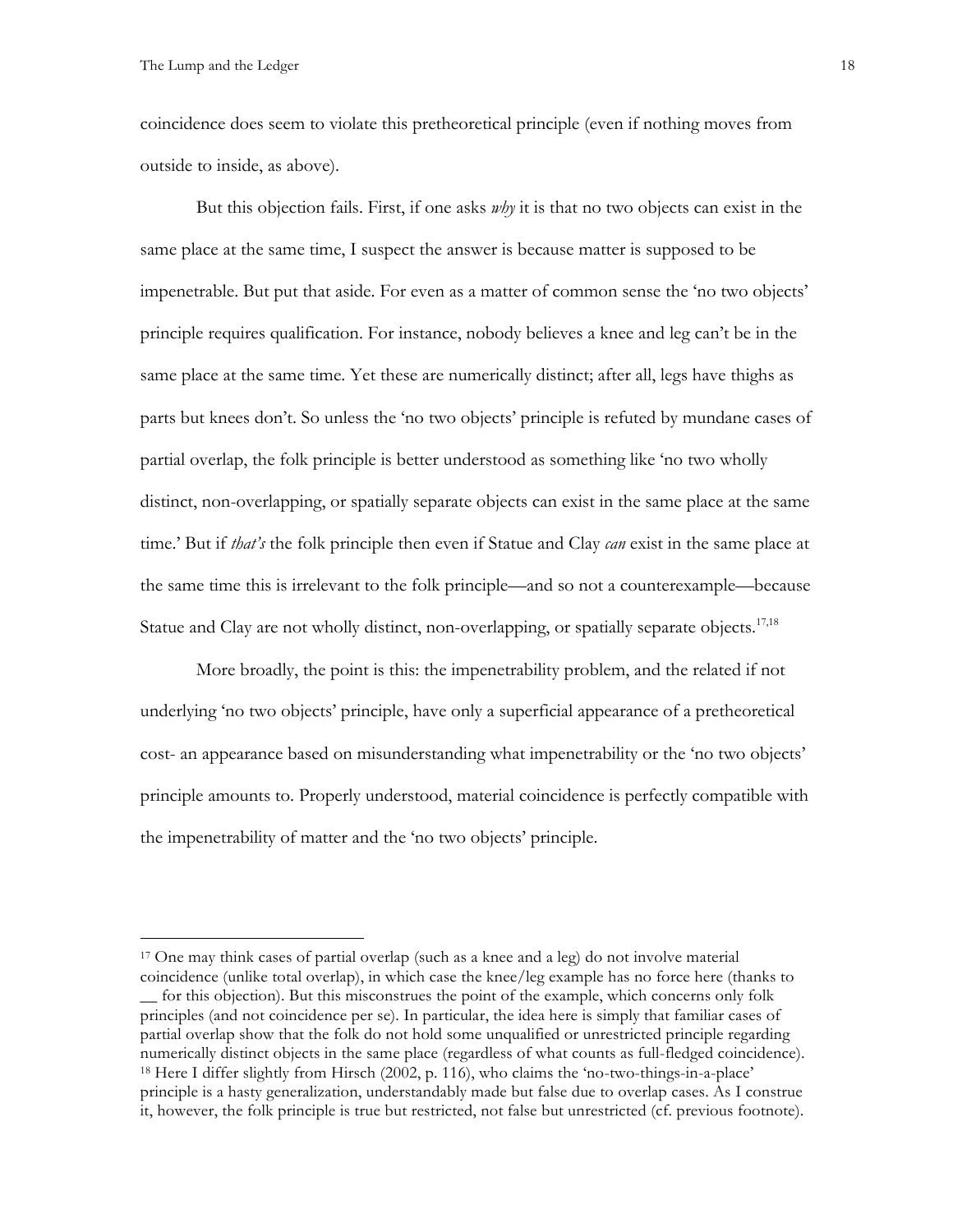#### **4.2. Unfamiliar kinds and common sense**

As argued previously, the explosion problem seems to incur a pretheoretical cost; allowing the coincidence of Statue and Clay seems to bring with it a commitment to the coincidence of huge numbers of unfamiliar or strange objects. As Bennett (2004) artfully puts it, if we are "two thingers" we must be "bazillion thingers" as well.

That said, the explosion is not generally taken to be a *logical* implication of accepting coincidence; instead, one might accept coincidence and argue, for other reasons, that coincidence only occurs in certain cases (e.g. Korman 2010). This is important here because it allows one to place the blame on something other than coincidence itself. To see this, compare the case of (mereological) composition. Obviously common sense takes there to be composite objects. Yet imagine one argued that by accepting *any* composition one is thereby committed to *unrestricted* composition, i.e., mereological universalism. Insofar as unrestricted composition yields an ontology far more expansive than common sense recognizes, however, one might be pushed towards accepting the view that composition runs afoul of common sense after all- with the result being, perhaps, that only mereological nihilism according to which there are no composite objects—is, somehow, the common-sense view. But this is wrong. For it is not composition itself that generates the conflict with common sense, but rather the supplementary or auxiliary claim that common sense's (or any) commitment to composition entails its prevalence or extent beyond what is commonly recognized. But not only would denying this further principle not incur a pretheoretical cost, it would incur a pretheoretical benefit insofar as the restricting principle would uphold the common sense view. That taking on such a restriction principle might incur a *theoretical* cost (due to a loss of elegance or simplicity, say) does not change the relationship of composition to common sense. From here the suggestion is simply that the same argument applies to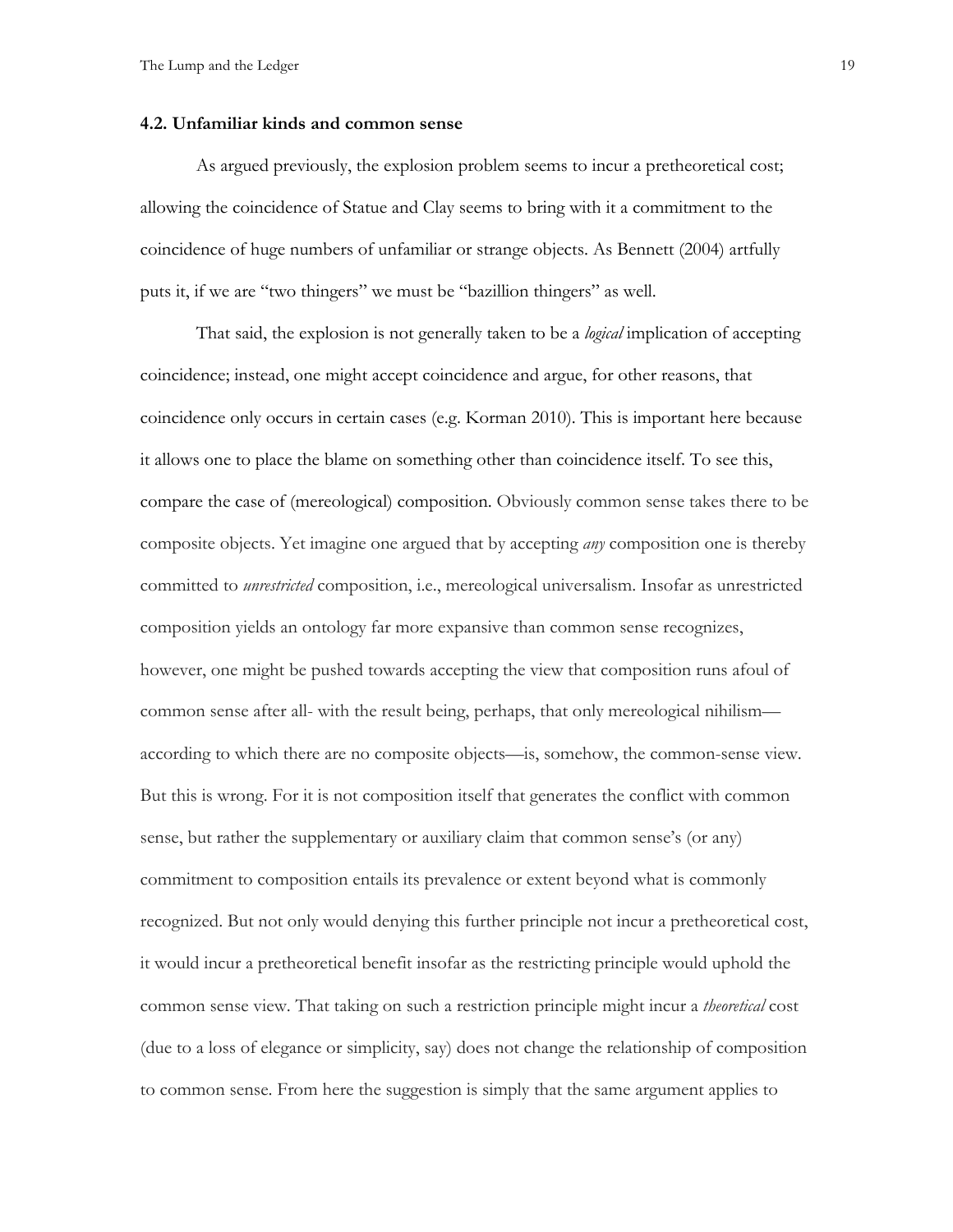coincidence as well, *mutatis mutandis*: even if the auxiliary or supplementary principle that justifies restricting coincidence to common rather than uncommon objects incurs a theoretical complication or cost, this would not show coincidence itself to incur a pretheoretical cost. Thus, even by the lights of the explosion worry, coincidence does not incur a pretheoretical cost.

So the situation is this: despite it appearing that the impenetrability and explosion problems would incur pretheoretical costs, I have argued they do not. The result is that there is no pretheoretical cost to allowing coincidence.

Still, one might be uneasy with this conclusion. For it might seem like a natural thing to say, pretheoretically, that 'Statue' and 'Clay' are really just two names for the same thing, and/or that it would be weird or counterintuitive to say Statue and Clay are distinct, or that, more simply, it just seems that they are the same thing- from which it would seem to follow that there must be some pretheoretical cost associated with coincidence after all.<sup>19</sup>

But this is not the case if the pretheoretical impression is based on a misunderstanding. Consider an example. Suppose several laypeople say they think bachelors can be married. Would this show that common sense not only rejects the analyticity of 'all bachelors are unmarried' but also its truth? Not necessarily. For if the people in question are under the erroneous impression that 'bachelor' means something like 'a man who likes to have fun', there would be no reason to think that laypeople reject the truth or analyticity of 'all bachelors are unmarried' in the standard or proper sense. Similarly, suppose the reason a layperson finds it weird to say Statue and Clay are distinct is that it seems like there isn't enough room for both of them. But if so, this would suggest that it is the belief that coincidence would violate the impenetrability of matter that makes coincidence seem weird.

 $\overline{a}$ 

<sup>&</sup>lt;sup>19</sup> Thanks to \_\_\_\_\_ for this objection.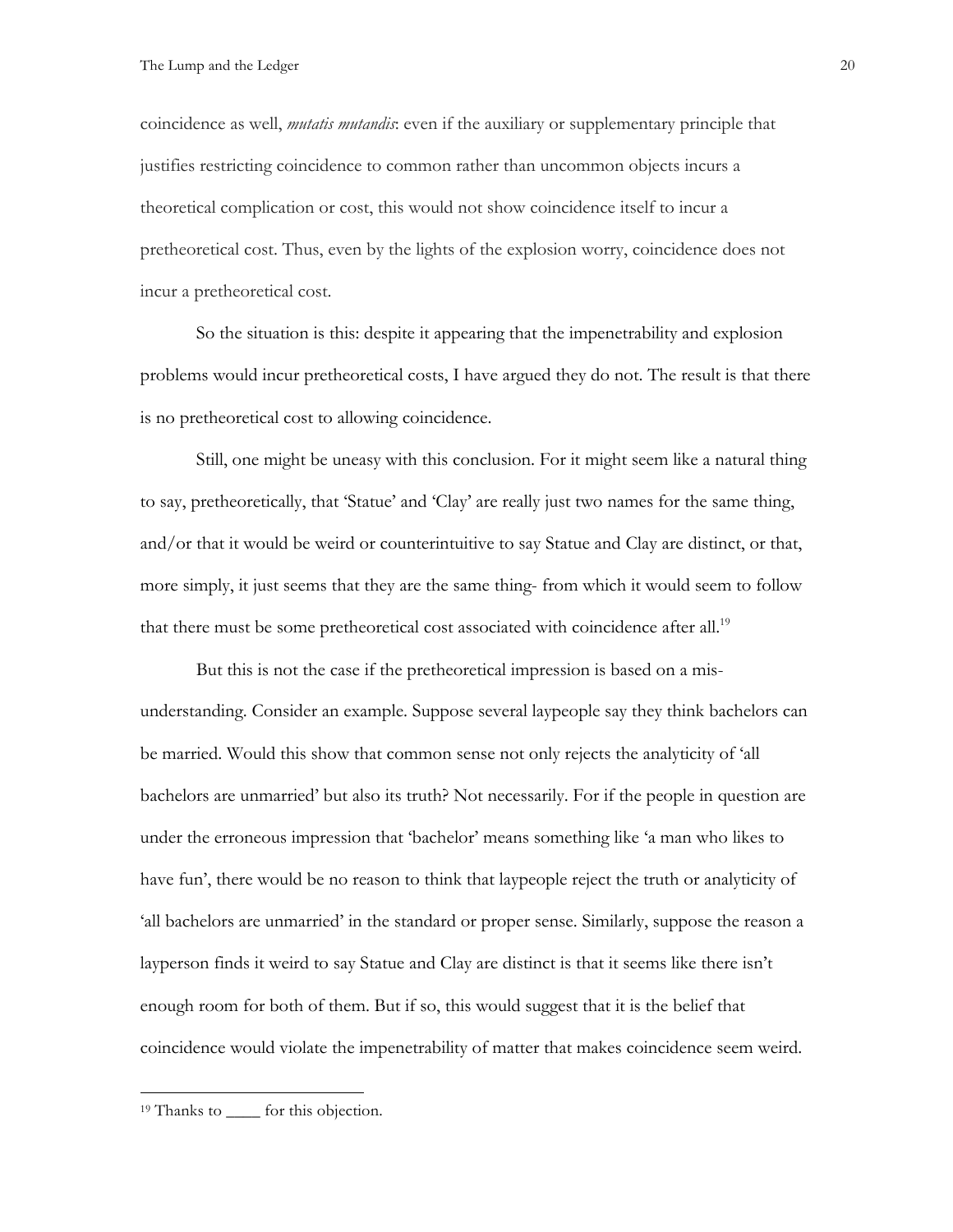But as I've just argued, this impression is a mistake, and so would not show coincidence to be pretheoretically weird any more than someone using 'bachelor' to mean 'a man who likes to have fun' shows that in the standard sense 'no bachelor is married' is not only not analytic but false.<sup>20</sup> More generally, this suggests a (putative) folk report of coincidence sounding weird can't be taken as relevant to pretheoretical costs without making sure the perception is not based on a misunderstanding of what coincidence is or involves. And this in turn underscores why it is important to explain exactly why coincidence is supposed to be problematic, as Wasserman does, or what about it would be weird (rather than resting content with the report that it is).<sup>21</sup> And from here there are two options: either the relevant explanations have already been offered but have been found wanting, or there is some other reason, not yet canvassed, which explains what is pretheoretically problematic about coincidence. As I am not aware of any other explanation, I can only conclude the appearance

<sup>&</sup>lt;sup>20</sup> Despite using this analogy to illustrate the possibility of an erroneous appearance of a conflict, I do not mean to imply these two cases are entirely analogous: for instance, in the 'bachelor' case it is stipulated that the key words are being used in different senses, whereas in the coincidence case 'coincidence' is (presumably) used uniformly. Yet the differences between the cases shouldn't be overplayed either. For it is independently plausible that the folk count differently than metaphysicians do (cf. Lewis 1976). In particular, note that expressions of identity and difference—e.g. 'is (not) the same thing as', 'is distinct from', 'are two not one'—are applied quite differently inside and outside the so-called "ontology room". Whereas the metaphysician's use of these (and cognate) expressions tends to be governed by a strict nonidentity of discernibles principle (where *any* difference between x and y is sufficient for numeric distinction), the folk tend to count things as distinct only if they do not overlap. (This explains, among other things, why one can enter the '12 items or fewer' line at the supermarket with trillions of subatomic particles in one's basket.) It is therefore plausible that the folk's pretheoretical interpretation of utterances such as 'Statue and Clay are distinct' is something like 'Statue and Clay exist (or could exist) in separate or non-overlapping regions of space'. And yes this does sound weird! But of course this is not actually what those who uphold coincidence think, and this is not what they mean to say. So were this misunderstanding the reason for coincidence sounding weird, yet again the sense of weirdness need not be accounted for lest one incur a cost. Thanks to an anonymous referee for this journal for discussion on this point. <sup>21</sup> Another reply might help here. According to Anscombe  $(1971, p. 151)$ , someone once said to Wittgenstein that people think the sun goes around the earth because it looks that way. To which Wittgenstein replied, in effect, 'and how would it look if the earth went around the sun?'. Adapted

here, the idea is that Statue and Clay being distinct wouldn't seem any different than their being identical. Thus, pointing out that they seem identical, pretheoretically, is not sufficient for establishing that denying their identity would incur a pretheoretical cost, as the same seeming could just as well support their being pretheoretically non-identical. Instead, as argued above, there would need to be a reason, beyond the mere seeming, for taking coincidence to incur a pretheoretical cost.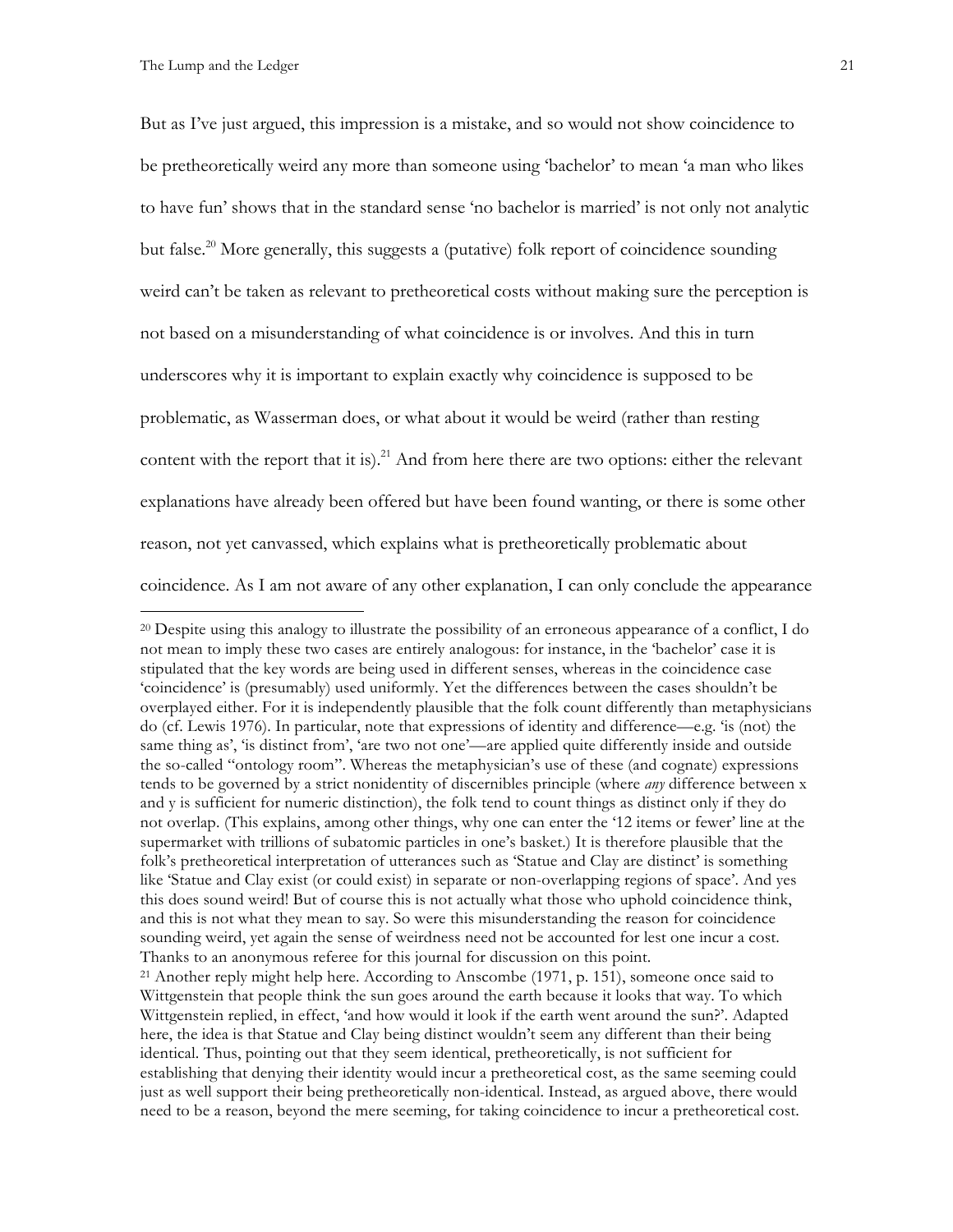of a pretheoretical cost to coincidence is erroneous.

Still, one further objection might be pushed here. For one might think that even if I'm right that the appearance of a pretheoretical cost is misleading, one must theorize in order to come to this conclusion. And this would suggest that there's a pretheoretical cost to coincidence even if, ultimately, the cost is fully answered or explained away, all things considered.<sup>22</sup>

But this isn't the best way to think about the prima/ultima facie distinction here. Consider: even if it's worth spending five dollars up front to make ten dollars later, spending that five still counts as a cost- even if it's ultimately worth it. But this is quite different than misreading a price tag and so being wrong about (the appearance of) an initial five dollar cost. Applied here, my claim is that thinking there's a pretheoretical cost to coincidence is more like misreading a price tag than an initial expenditure that's later compensated by a greater return. More succinctly, rather than there being pretheoretical costs to coincidence that are ultimately overridden (in light of theoretical considerations), there are simply no (real as opposed to apparent) pretheoretical costs at all.<sup>23</sup>

<sup>22</sup> Thanks to an anonymous referee for *Erkenntnis* for this suggestion.

<sup>&</sup>lt;sup>23</sup> Nonetheless, a worry about the methodology underlying my claim here might remain. For one might think that in order to say there is no pretheoretical cost one is (or I am) relying on theoretical knowledge, which raises the further worry that when opponents of coincidence try to explain away conflicts with intuition, friends of coincidence cannot wave those off without considering their theoretical responses. But there is a difference between 'theorizing' in the sense of reflecting or (abstractly) characterizing, on the one hand, and employing theoretical knowledge in order to revise a datum on the other. Consider: to show that coincidence is not really incompatible with the impenetrability of matter I did not rely on special theoretical terms or vocabulary (of the sort that might need definition via a Ramsey sentence), nor did I rely on the (putative) truth of some theoretical doctrine or tenet, such as relying on geocentrism in order to overturn an apparently heliocentric-supporting observation. Rather, I simply attempted to suss out what the common sense view is- for example, by pointing out that common sense does not deny that overlapping objects, such as a knee and leg, can exist in the same place at the same time. That said, how to achieve theoryneutral rather than theory-laden descriptions of the coincidence-relevant pretheoretical evidence is an important matter that I don't wish to underplay. Accordingly, I will discuss this matter in greater depth in the next section. Thanks to an anonymous referee for this journal for pressing the objection.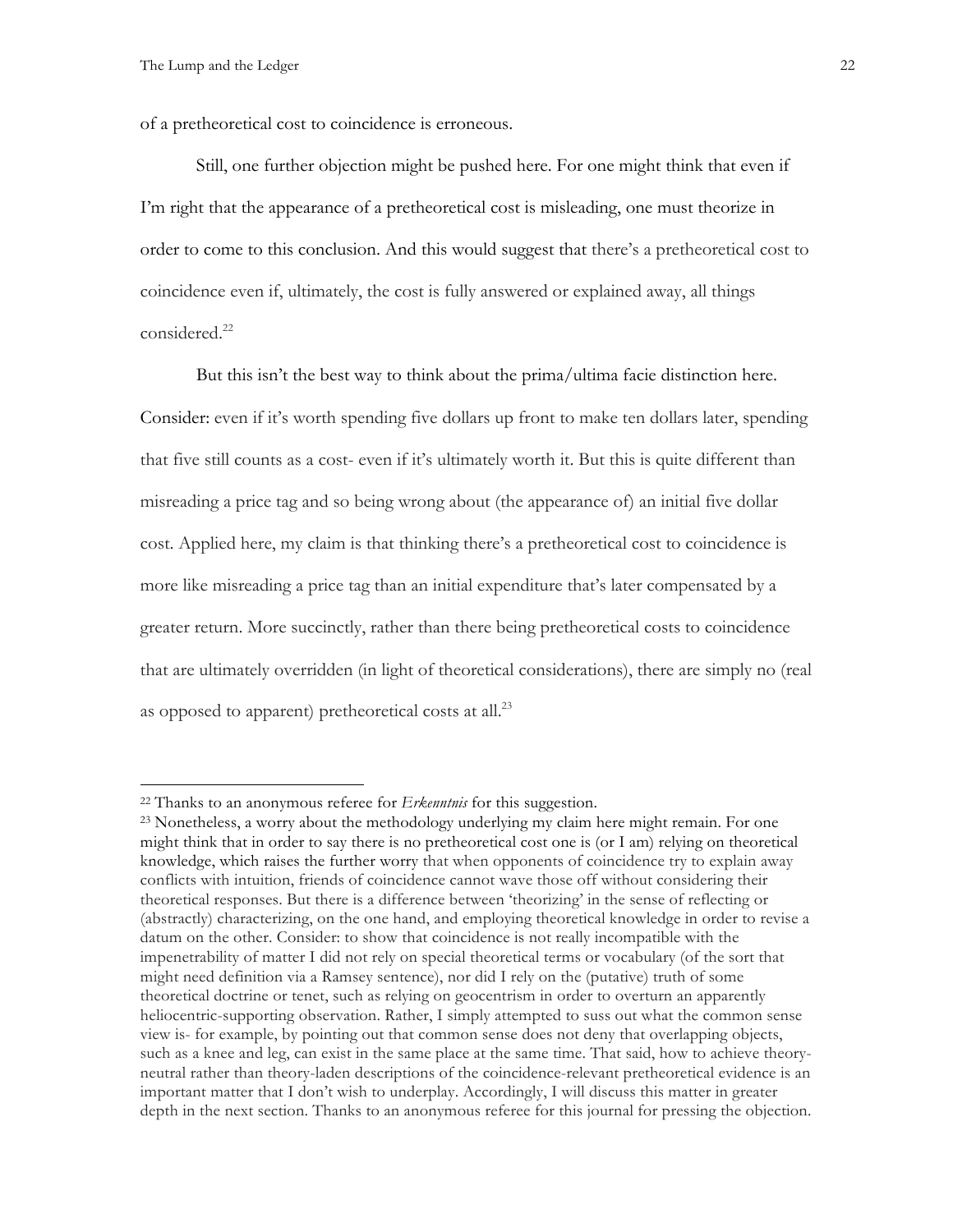### **5. Theoretical costs, neutrality, and common knowledge**

I have argued that material coincidence is not inconsistent with common sense, as is often supposed. This thesis, if accepted, would shift the calculus regarding the adoption of anti-coincidence theories: to the extent that anti-coincidence is motivated by the threat of pretheoretical costs, my arguments clearly imply that by the lights of a cost-benefit analysis, the anti-coincidence position loses support. Of course, that is not to say that the anticoincidence position loses *all* its support, nor that there are no further reasons for adopting the anti-coincidence view. In this last section, however, I will suggest that by the lights of a CBA, further motivational problems loom for the anti-coincidence position.

First, recall that a CBA is supposed to be a neutral methodological tool that would allow one to assess whether to adopt a theory. Also recall I argued that maintaining 'intratheoretic' tenets cannot motivate adopting a theory: for example, because maintaining consistency with Ptolemaic astronomy will be desirable only for an antecedent adherent, the ability to explain away apparent threats to the Ptolemaic system cannot motivate adopting the theory. So along similar lines, denying coincidence on the grounds that doing so would maintain an extensional mereology, for example, would also be excluded by the lights of the CBA- for seeing an extensional mereology as desirable requires an antecedent attachment to a theory such as classical mereology.

So if maintaining pretheoretical as well intra-theoretical tenets are not proper motivations for adopting an anti-coincidence view, then with respect to the CBA the last remaining option would appear to be adopting the theory for the sake of theoretical benefits.

But there's a problem here. For in at least some cases the pursuit of theoretical benefits cannot legitimately motivate the adoption of a theory if that theory does not first meet a certain explanatory standard. If so, and if coincidence were such a case, then a CBA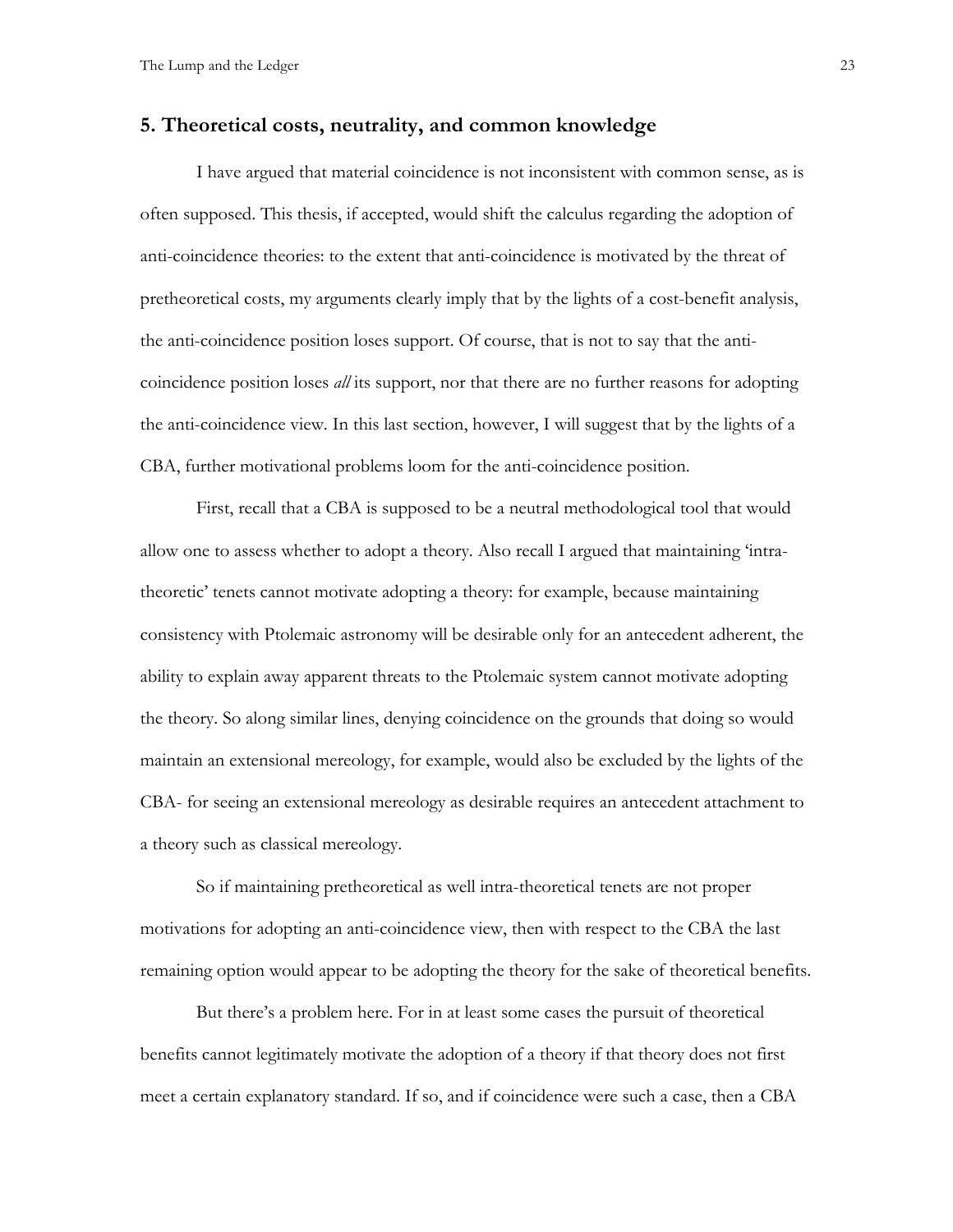would not warrant the denial of coincidence solely for the sake of theoretical benefits.

Conjoined with my previous arguments, then, this argument, if sound, would imply that by the lights of a CBA one does not benefit by rejecting coincidence.

Both parts of the argument—that in some cases seeking theoretical benefits for their own sake is unwarranted, as well as the particular claim that coincidence is such a case may be controversial, and space precludes a full defense here. Nonetheless, and even if the considerations provided here are not ultimately decisive or apodictic, they do suggest that a genuine problem looms for the adoption of the anti-coincidence view.

I'll start with the general methodological claim; why should one think that in some cases one cannot adopt a theory solely for the sake of theoretical benefits? Korman (2009) provides a supporting case. According to Korman,

one must distinguish the question of what best explains our evidence from the question of what our evidence is. Ockham's razor speaks only to the former. For instance, Ockham's razor instructs us to prefer a theory on which a single intruder left both sets of footprints (other things equal); but if no single-intruder theory can explain both sets of footprints, one cannot conclude on the basis of Ockham's razor *that there is no second set of footprints*… The question of whether the second set of footprints… should be counted as part of our evidence needs to be decided *prior to*, and *independently of*, appeals to Ockham's razor. In short, Ockham's razor instructs us to prefer more parsimonious accounts of our evidence; it does not instruct us to prefer accounts of what evidence we have that lend themselves to more parsimonious explanations (p. 251–2, my emphases). $^{24}$ 

I take Korman to be suggesting the following: because the question of what the evidence is is prior to the question of what theory best explains that evidence, it would be a methodologically illegitimate use of simplicity (Ockham's razor) to invert this order—i.e., to first pick the simplest theory, and then, on that basis, say the evidence must be other than what it appears—such as one would if one said that the relative simplicity of the oneintruder theory warrants the assertion that there are not really two sets of footprints. If so,

<sup>24</sup> I have also removed Korman's original emphasis of the phrase 'on the basis of Ockham's razor'.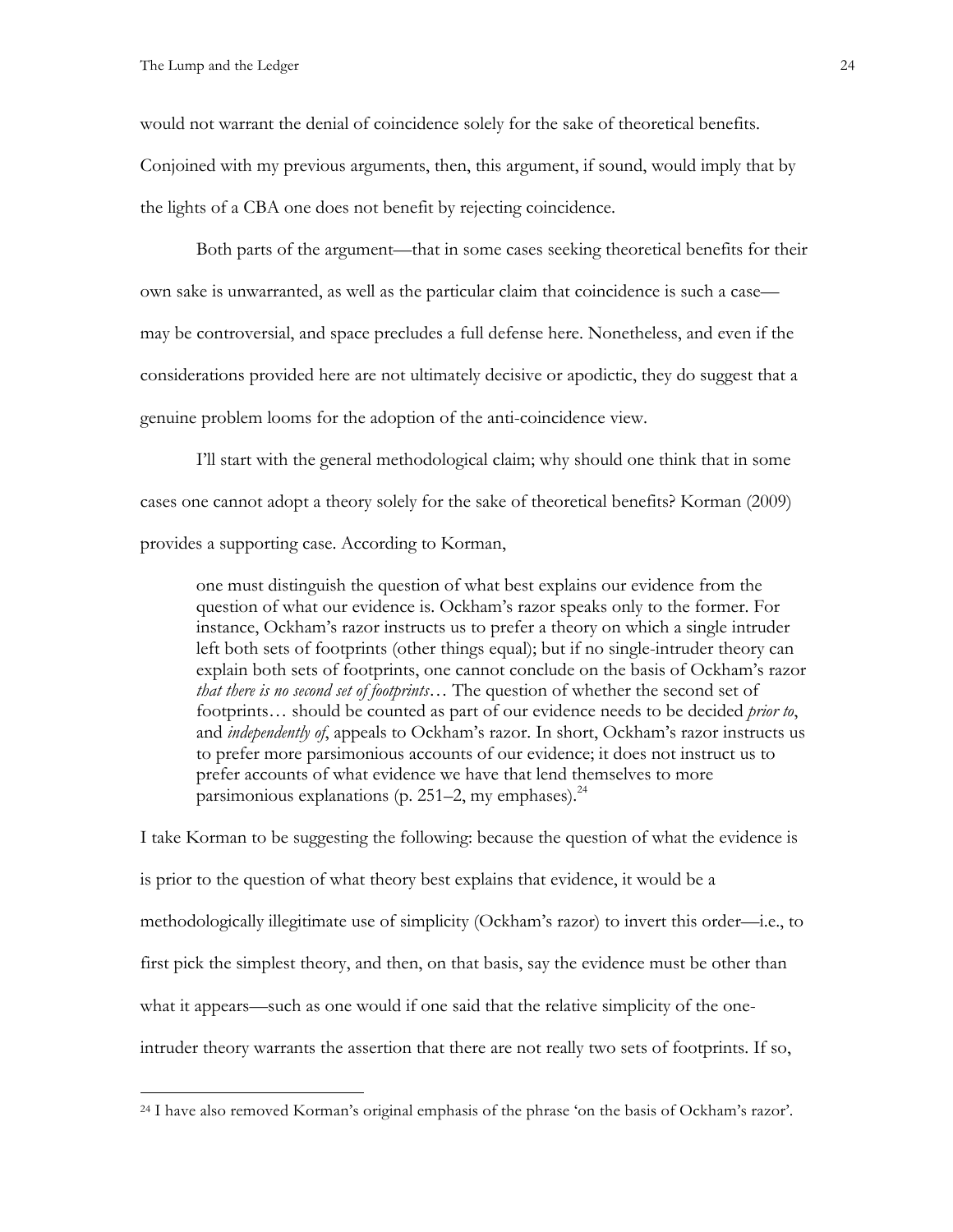two important implications follow. One is that theories that are too simple to account for the evidence are not supported by considerations of simplicity; rather, Ockham's razor is used legitimately only when one prefers the simpler theory of those that can explain the (antecedently determined) evidence.<sup>25</sup> The second is a correlative constraint on the use of a CBA: namely, that the comparative simplicity of the one-intruder theory does not yield a theoretical benefit over the two-intruder theory, and, as a result, cannot motivate adopting the theory irrespective of what it can account for or explain.

Again, space precludes a full defense of these principles, so I will simply flag my assumption that I think Korman is right, at least for cases relevantly similar to the footprint case just described. Still, it is worth addressing a likely objection: that requiring the data or evidence be determined prior to the question of what theory best explains it would render the data infallible or un-revisable. For one might instead think the data could be wrong, or at least subject to revision in light of a theory. Practicing scientists might even do this, one might think; if the facts don't fit the theory, it has sometimes been said, perhaps one might change the facts.<sup>26</sup> And if so, then perhaps one could legitimately motivate the one-intruder theory on the grounds that its simplicity would yield a theoretical benefit.

I do agree data is often subject to revision, and, despite the stipulation of Korman's hypothetical case, one can certainly amend the case or imagine one in which it turns out there really aren't two sets of footprints after all. Perhaps, in the amended case, the glasses

<sup>25</sup> Though perhaps easy to overlook, this point shouldn't be surprising. Discussion of the role of theoretical virtues in theory choice emerged in the philosophy of science due to the possibility (if not actuality) of empirical underdetermination (see e.g. Tulodziecki 2013, Lycan 1998, and Kukla 1994). The idea, roughly speaking, is that if multiple theories each account for evidence, then the evidence underdetermines which theory should be adopted. So how should one choose? This is where the appeal to theoretical virtues is made: amongst those empirically equivalent theories that account for the evidence, the simplest or most elegant theory, say, is said to be preferable. This line of thought does not warrant choosing a theory for its virtues irrespective of what it can account for, however.  $26$  This claim is sometimes attributed to Einstein, though the attribution appears apocryphal. I thank an anonymous referee for *Erkenntnis* for pressing this objection.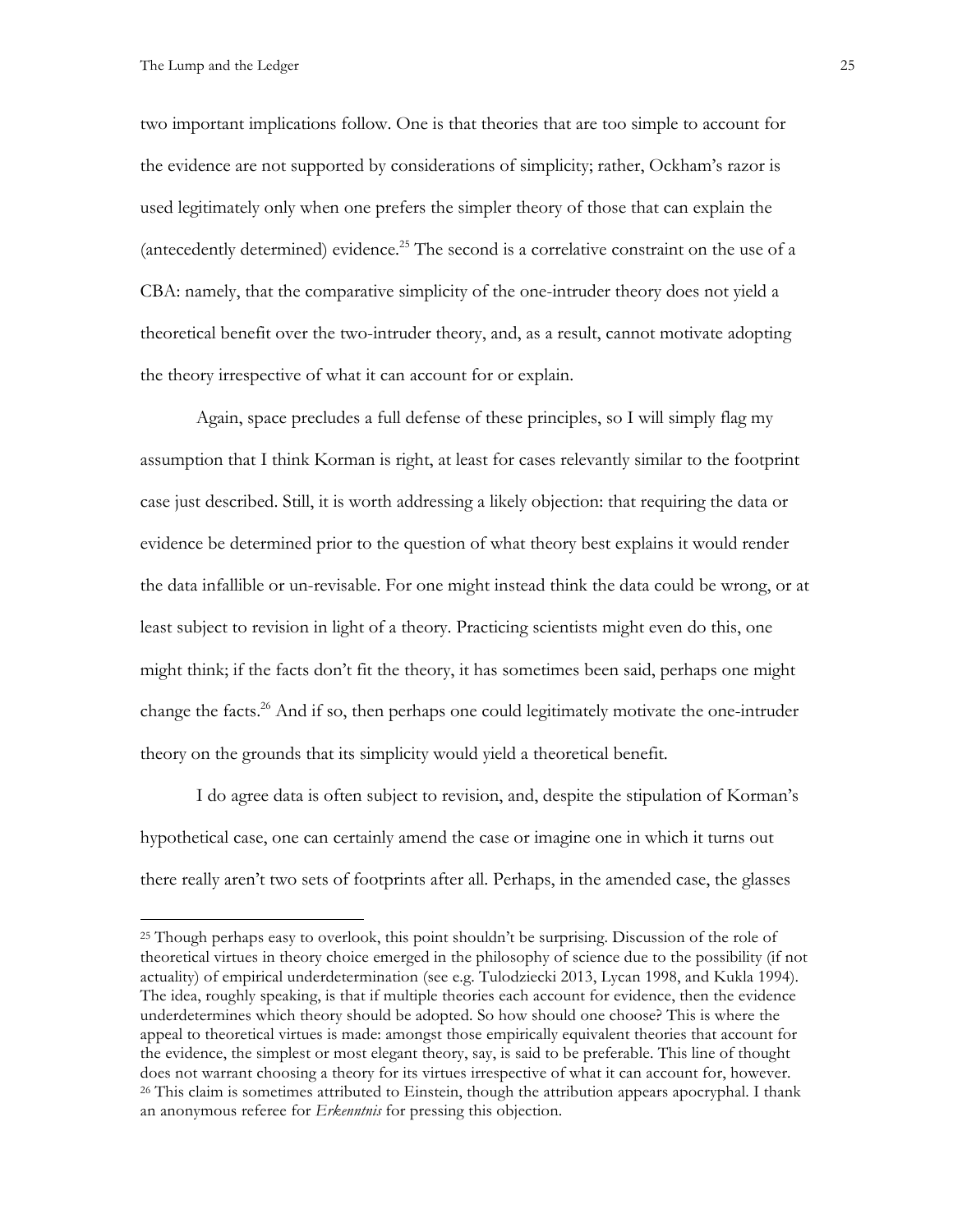through which one saw the footprints are smudged, or perhaps the evidence is an elaborate fake concocted by conspirators, or perhaps a mark on the ground only coincidentally resembles a footprint, or some other such possibility. What this suggests, however, is that if the data really is wrong, new data or evidence should emerge to prove it- such as the posited smudge on the glasses, or the conspirators' phone records. But if that were the case then any subsequent theory which failed to account for *that* evidence could only help itself to theoretical benefits prematurely. Put another way, even if the simpler theory is treated as a working hypothesis that might correct the data, this is to be confirmed by finding more data. But if no such data is found, to still say the data must be wrong because it doesn't fit the simpler theory would indeed invert the proper methodological order.

So if the general thesis is granted—that in at least some cases, one cannot appeal to theoretical virtues such as simplicity in lieu of accounting for the data—the crucial question becomes whether coincidence is relevantly similar to the footprints case. So why should one think it is? The argument starts with two assumptions. (Of course, those who reject the assumptions will likely reject the argument, but one has to start somewhere, and I take these as reasonable starting points.)

The first is that I assume the footprints in the intruder case are knowable through ordinary, everyday, means- means I take to be reliable. That is, I assume normal observers under normal conditions are not generally deceived about the footprints they see, such that under the usual application conditions or meaning of the word 'know', a normal observer can be said to know there are footprints present when observing them.<sup>27</sup> Second, I assume that the observation of footprints is (relatively) theory-neutral in a way that the observation

<sup>&</sup>lt;sup>27</sup> Of course, if one thinks one cannot know anything because one might be a brain in a vat then one likely rejects this argument. Bracketing radical skepticism, however, I assume one can speak of 'knowing' in everyday contexts, in the usual sense of the term, without worry of such defeaters.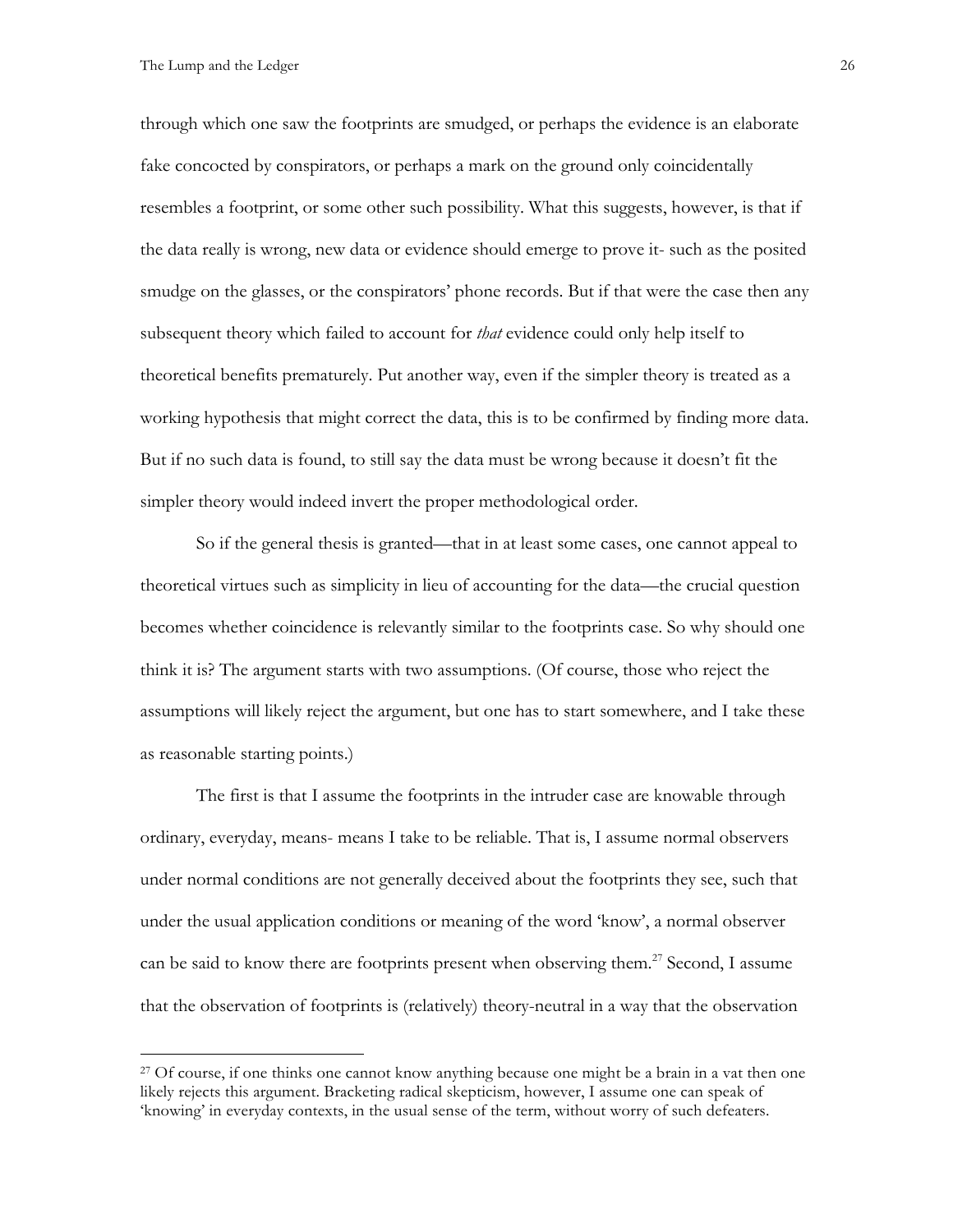of subatomic particles, say, is not. That is, whereas evidence for there being two sets of footprints is equally accessible to normal observers under normal conditions, evidence of subatomic particles may require considerable theoretical understanding and specialized equipment just to interpret the observable data. Of course, one might object on the grounds that all observations are theory-laden, and this is not a discussion I can take up here. Nonetheless, I trust many would accept there is some distinction to be made here between the ordinary and unaided way of knowing about footprints, as opposed to the specialized and (relatively) theory-laden way one comes to know about quarks.

Before advancing the argument further, note that these two assumptions help undergird the previous methodological claim. It is partly because one can be said to know, via ordinary reliable means, that there are two sets of footprints that the footprints are justifiably treated as data to be accounted for by a theory (such as the two-intruder theory). By contrast, in cases where observations are tied up with the theory, as is arguably the case with microscopic phenomena, the evidence/theory line may be less clear. This is one reason for the qualification or restriction of the principle to certain cases, such as those in which the data is accessible prior to explicit theorizing.

With that said, the next step extends the reasoning beyond the case of footprints to whatever is known through ordinary, reliable, means. For example, the claims that America is in the western hemisphere, or that red traffic lights mean 'stop', or that statues are works of art also seem to be known through ordinary means. Consequently, I assume that if a geological theory were unable to account for the datum that America is in the western hemisphere, or an aesthetic theory were unable to account for the datum that statues are works of art, I would take these as reasons to reject the theory, rather than adopt the theory and revise the apparent datum on the grounds that the theory must be right.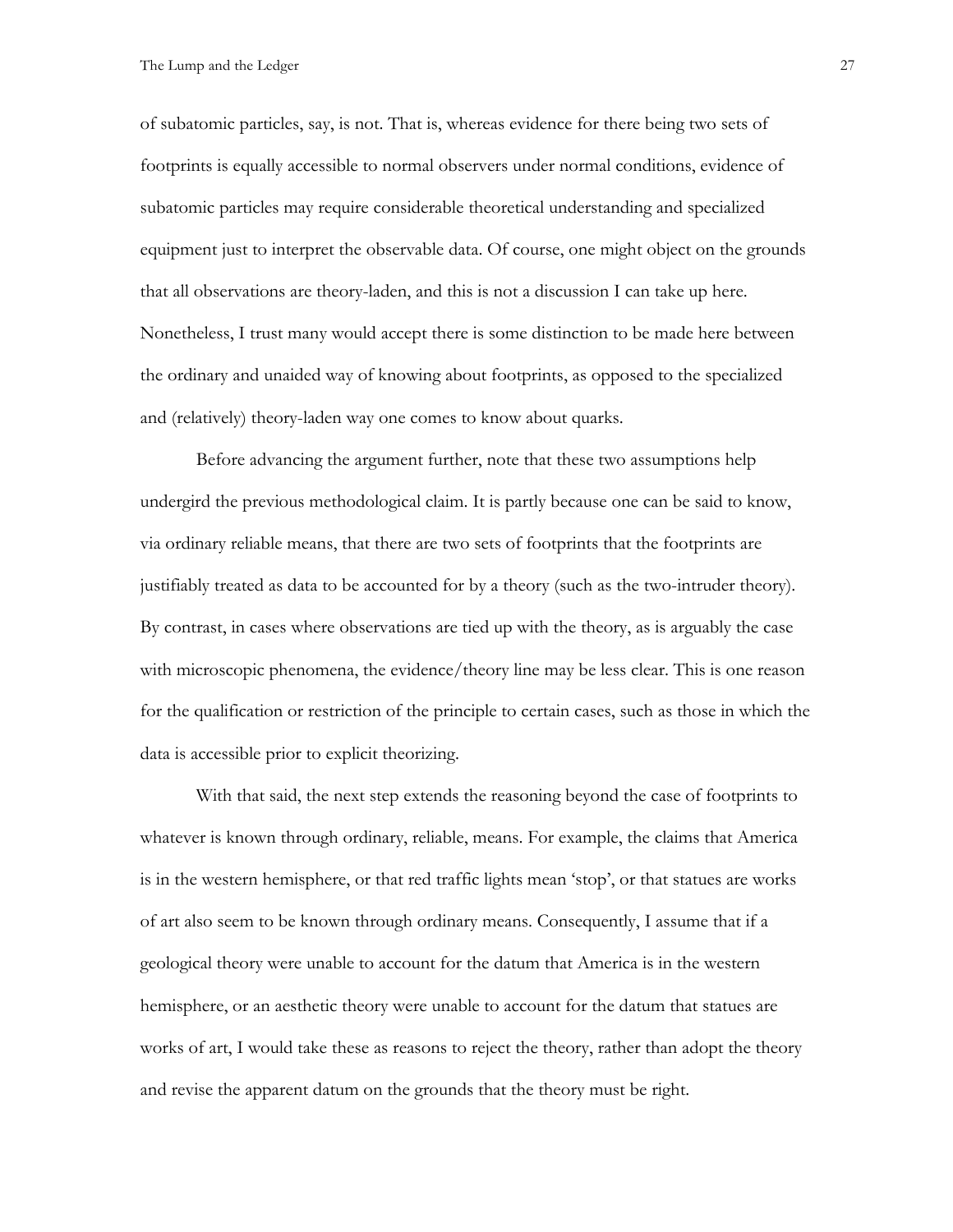With that said, the next and final step in the argument is likely the most controversial. Previously I argued that coincidence is not inconsistent with common sense. Yet a stronger thesis may also be warranted: namely that coincidence is an *implication* of common sensical claims that are, arguably, knowable through ordinary means. Recall the standard arguments for coincidence, canvassed earlier- for example, that statues are unable to survive being smashed while lumps of clay can. This seems to be an ordinary conceptual truth, not fundamentally different than 'statues are works of art', to use the above example. Similarly, the argument that Clay comes to be on Monday but Statue only comes to be on Tuesday, or that Statue is a work of art but Clay isn't, seem to invoke no heavy-duty metaphysics, but only truisms about persistence conditions that any competent wielder of the concepts *statue* and *lump of clay* would know, as well as the anodyne meta-linguistic assumption that one can stipulate a name to denote an object- such as when one stipulates that one can call the statue 'Statue' (see Thomasson 2015; 2010 for defenses of this kind of view.) But if this is right, there would appear to be ordinary or pretheoretical *evidence* for coincidence- just as, in Korman's case, there is ordinary pretheoretical evidence for there being two sets of footprints. And if so, then the anti-coincidence theory that cannot account for that evidence or data would not yield theoretical benefits, even if simpler, just as the one-

intruder theory cannot yield theoretical benefits if it cannot first account for the evidence of there being two sets of footprints. $^{28}$ 

<sup>&</sup>lt;sup>28</sup> Note that this is not tantamount to a wholesale endorsement of "common sense", nor does this imply that a theory must account for *any* pretheoretical belief simply because it is pretheoretical. For the appeal to ordinary means of acquiring knowledge allows one to distinguish amongst claims said to be common-sensical. In particular, whereas some common sense beliefs may well be folklore or superstitions, say, other ordinary claims can be said to be matters of common *knowledge* (in the ordinary sense of 'know'). For example, while it may belong to common sense that what goes around comes around, say, this claim is obviously not on the same epistemic footing as the aforementioned claims that America is in the western hemisphere, or that statues are works of art. Consequently, I am not arguing that a theory must account for any and all common sense *beliefs* on pain of failing to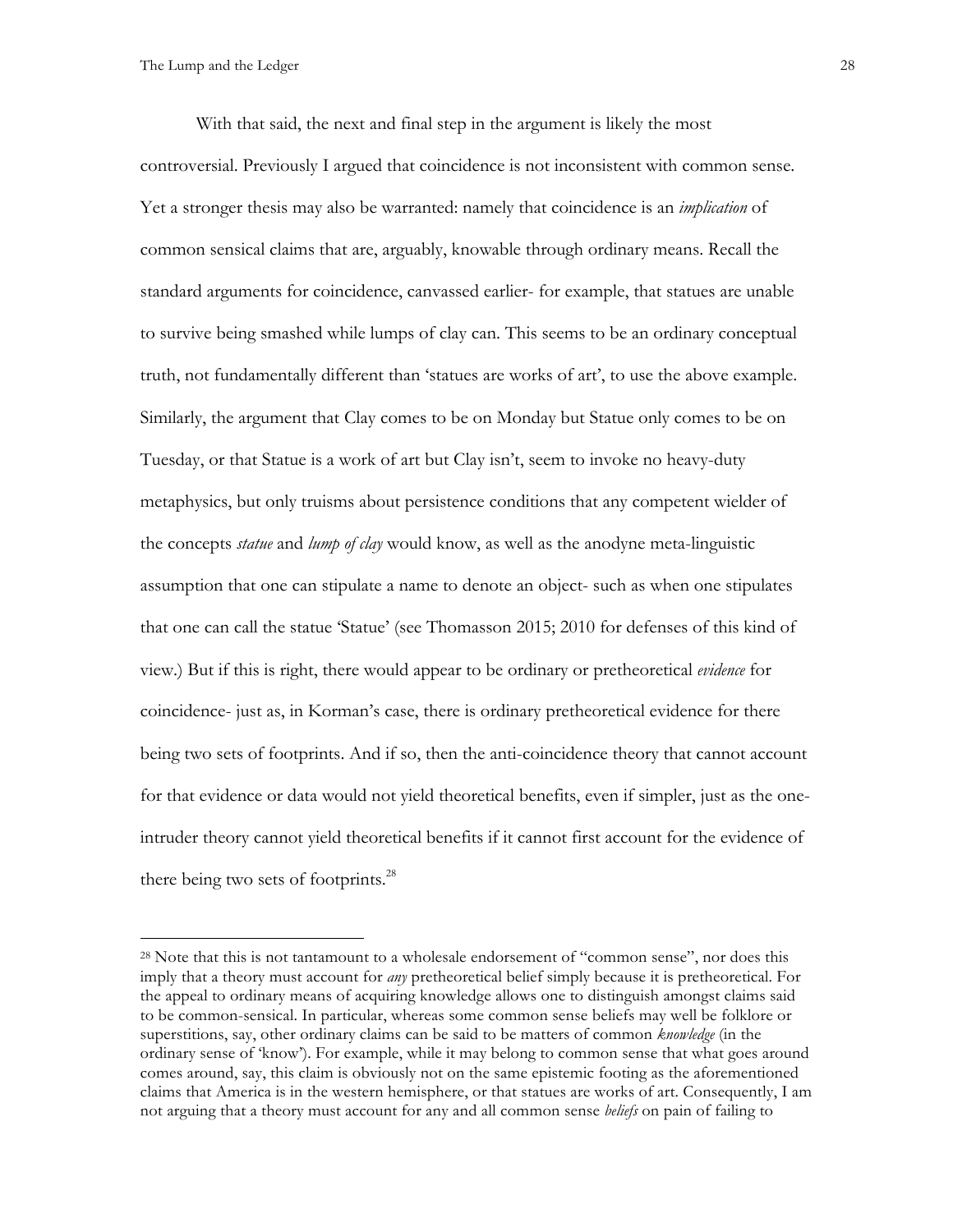So to briefly summarize, the argument here is this. First, in Korman's intruder case, a CBA does not warrant adopting a theory for the sake of simplicity if that theory is not antecedently established as capable of explaining the data. Second, relevantly similar cases are those that involve knowledge acquired through ordinary (and so relatively theory-neutral) means. And third, the principles that imply the existence of coincidence are arguably knowable through ordinary means. From here the conclusion is that as far as a CBA is concerned, the anti-coincidence view cannot be motivated solely by putative theoretical benefits such as simplicity.

As indicated I do not intend to treat this argument as decisive, as it relies on several moving parts, many of which may be independently controversial and so in need of their own in-depth defense. Nonetheless, to ensure the argument's basic plausibility I will address a likely objection to my claim about the epistemic status of folk claims about coincidence.

The objection has two variants. In one, rather than the principles underlying the procoincidence view being straightforwardly knowable as footprints are, the principles can be construed as debatable metaphysical theses, subject to revision in light of metaphysical theorizing. The second denies that the pro-coincidence principles really are folk principles at all, but instead interprets the common sense view of coincidence as differing from how I've presented—or, perhaps, interpreted—the pretheoretical behavior.<sup>29</sup>

A prominent instance of this approach comes from David Lewis. I argued above that coincidence seems to follow from what appears as clear and straightforwardly knowable ordinary truths, such as 'Clay but not Statue could survive a squashing'. So to resist the claim

account for the data, but, rather, it is only for those bits of common sense that are fairly described as *knowable* through ordinary means that a theory's failure to account for them is plausibly similar to a theory's failure to account for the footprints in Korman's case. I thank an anonymous referee for *Erkenntnis* for encouraging me to make this point more clearly.

<sup>29</sup> I thank an anonymous referee for *Erkenntnis* for pushing versions of these objections.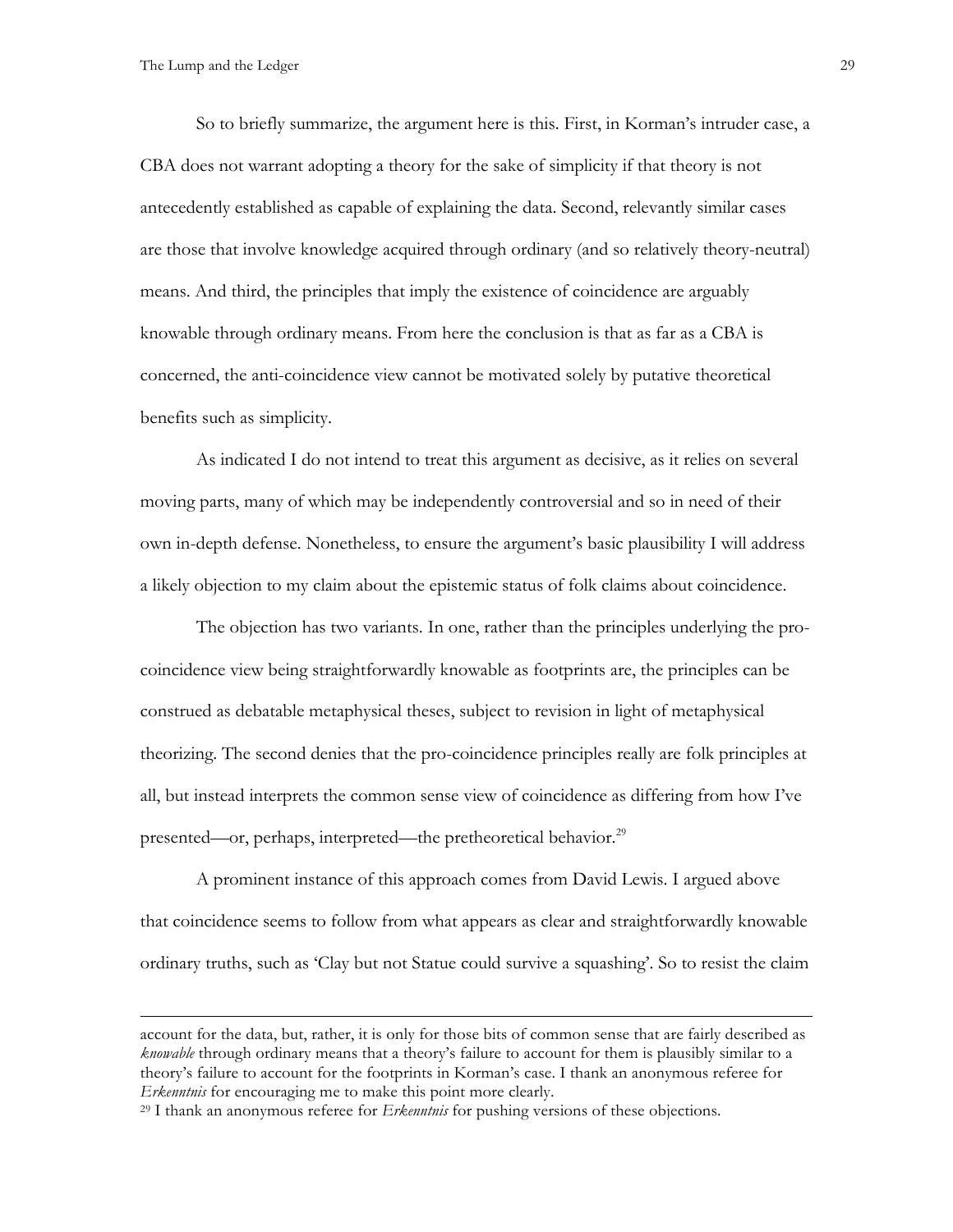that 'Clay and Statue are distinct' follows, the anti-coincidence theorist must tell a (complicated) story about the workings of modal metaphysics and language. Lewis in particular attempts this by construing the speakers' context as referentially opaque, and the statements about Statue and Clay as surreptitiously employing non-univocal "Abelardian" predicates, thereby invoking context-dependent counterpart relations to relevantly similar beings in other (real and concretely existing) possible worlds.<sup>30</sup>

Though it might be obvious in light of how I presented the objection, it is nonetheless important to emphasize that if Lewis were right about modal language then it would turn out that the anti-coincidence view is not opposed to common sense after all, insofar as it would turn out that the folk have been speaking in a coincidence-unfriendly way all along. But if so, then there wouldn't be any *pre*theoretical costs for the anti-coincidence position to overcome; rather than the theoretical benefits of the anti-coincidence view cancelling out or being motivated by pretheoretical losses, as I suggested might be the case earlier, the anti-coincidence view, on this account, would actually accrue pretheoretical *benefits* for having explained the nature of the folk's anti-coincidence talk (according to this theory). So perhaps ironically this would seem to confirm, in a backhanded way, what I argued above: that theoretical benefits cannot be had in *opposition* to pretheoretical costs, at least in cases such as this. So either this suggests a problem with the cost-benefit methodology that aims to balance pretheoretical and theoretical costs and benefits—a claim which is beyond the scope of this paper to assess—or else, perhaps, Lewis' approach here runs afoul of the methodology outlined thus far.

<sup>30</sup> The expression 'Abelardian' in this context is due to Noonan (1991), though Lewis himself uses the word 'inconstant'. Regardless, the idea is that predicates such as 'can survive being squashed' are said to have different meanings—or express different properties—when attached to 'Statue' or 'Clay'. See Bennett (2009, p. 61) on this particular point, and Barker and Jago (2014) for a recent critical discussion of this strategy more generally.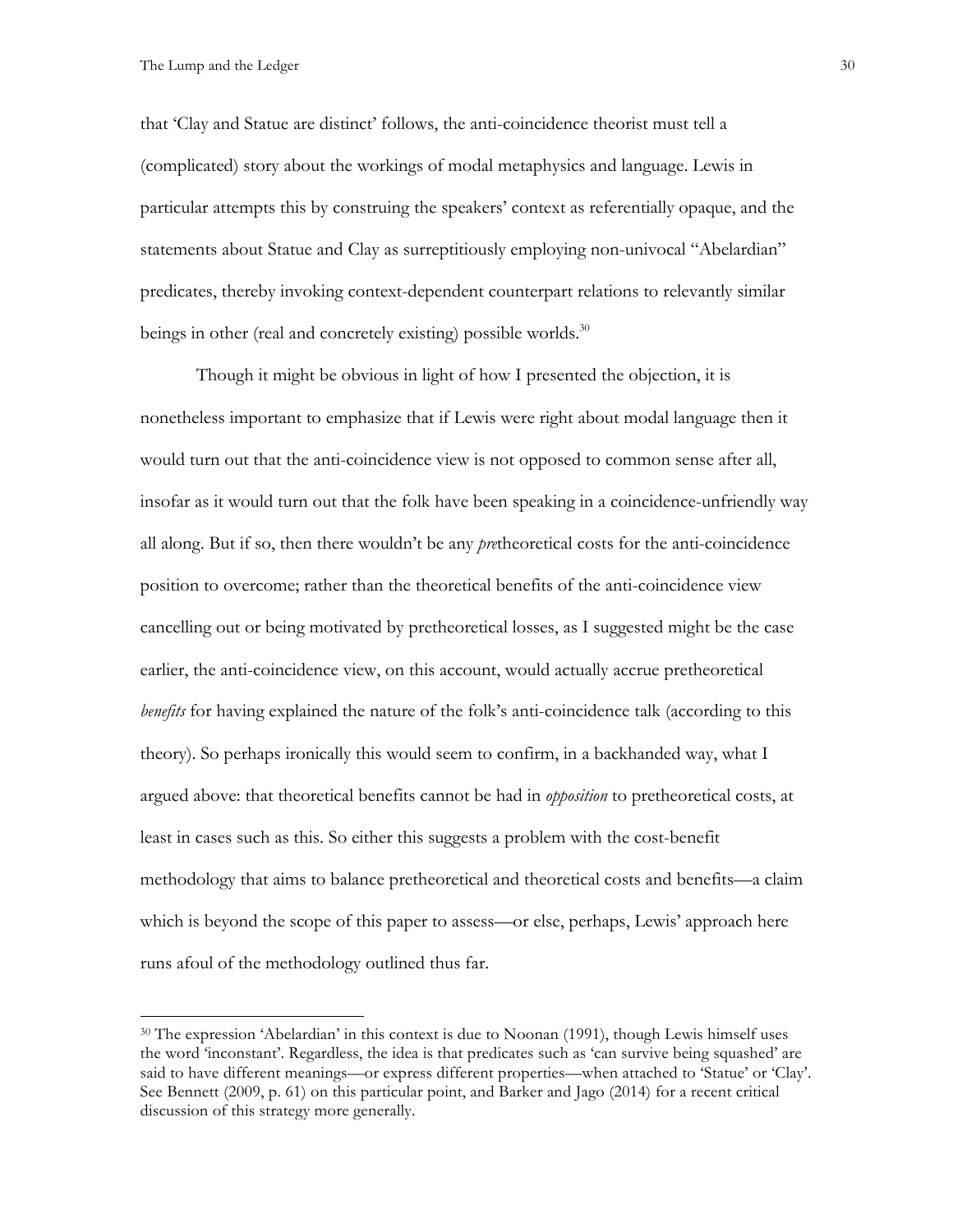On this latter front, it is worth noting that Lewis does not actually claim to derive the identity (anti-coincidence) theory from the observation or datum that modal language is inconstant or Abelardian, nor does he posit the identity theory to explain the observation or datum that modal language is inconstant or Abelardian. Instead, Lewis first claims that Statue and Clay being non-identical is "absurd on its face" (1986, p. 252), and then, having taken anti-coincidence as thereby established, he goes on to posit the theory of inconstant modal predication in order to make sense of the identity claim, i.e., how it could be that Statue and Clay can be identical despite being the subject of apparently inconsistent predications (1986, pp. 252–253).<sup>31</sup> But then rather than treat the anti-coincidence theory as motivated by the goal of (virtuously) explaining the antecedently determined linguistic or epistemic data, it seems that Lewis, by first judging coincidence to be absurd, is motivated to construe the linguistic data in an anti-coincidence manner to fit his anti-coincidence stance. But as argued earlier, this seems to invert the methodological order, just as it would to adopt the one-intruder theory first and then deny there is a second set of footprints present.

Two replies are likely here. One is that one might think Lewis's method here is legitimate, perhaps on analogy with the one-intruder theory acting as a working hypothesis that might reveal that there wasn't really two sets of footprints at the crime scene after all. But two points speak against the analogy. For one, it is hard to see why one would insist that the very idea of there being two sets of footprints is absurd as Lewis takes the very idea of coincidence to be absurd. Second, and that aside, in the case of using the simpler theory to motivate revising the evidence, the data-revision relies on a temporal index; the evidence at one time is to be revised by evidence discovered at a future time. And even if forensics or science work this way, it's not clear that metaphysics does; there may not be more

<sup>31</sup> Sider (2009) also motivates anti-coincidence by calling coincidence absurd; cf. footnote 4.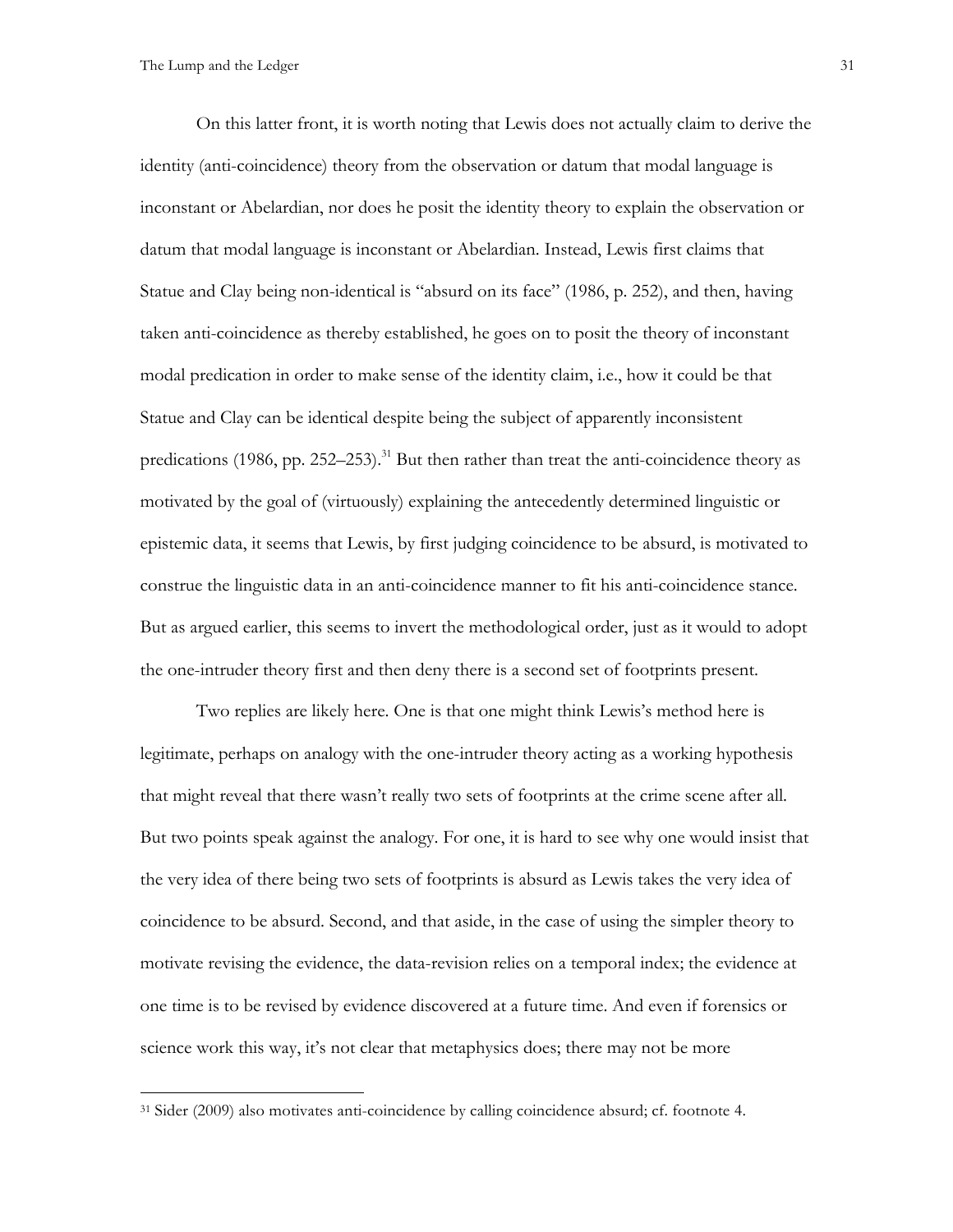discoverable data or independent testing that would reveal that modal language really works as Lewis says it does, akin to later discovering that conspirators planted or erased footprintrelated evidence in the amended version of Korman's case. And if not, then it remains plausible to suspect the anti-coincidence position is construing the evidence to fit the theory, rather than adjusting the evidence in light of new evidence, and then theorizing accordingly.

That said, the second reply is something of a *tu quoque*, or, perhaps, a claim of parity: even if Lewis is coloring the linguistic or epistemic folk evidence in an anti-coincidence way, perhaps one might think I am simply coloring it in a pro-coincidence way.

Now, if it was simply an inevitability that any way the folk evidence is presented is partisan or theory-laden (rather than theory-neutral), this likely would obviate any attempt to use a CBA. For if the general goal of a CBA is to provide a way to consider the overall costs and benefits of a theory from a neutral point of view, i.e.., from the standpoint of someone who has not yet but is looking to adopt a theory, then the lack of there being a neutral way to describe what evidence needs to be accounted for would be deeply problematic. For if amongst the benefits a theory might accrue is its virtuously explaining or accounting for the evidence or data, then to compare how virtuously each theory does its job there has to be some way of separating the evidence to be explained from the theory that is explaining it. Otherwise, if two rival theories each claim to be able to explain the evidence, but it is also up to each theory to interpret and decide what that evidence is, it is hard to see how one could neutrally adjudicate which theory explains the evidence better- in which case one could not know what one stands to lose or gain by adopting one theory over the other.

So how to break the circle? It seems to me the best bet is to aim to describe, as much as possible, folk language and knowledge by dint of quotidian examples rather than what is (or isn't) said about philosophically contentious cases. Similarly, it seems to me, one ought to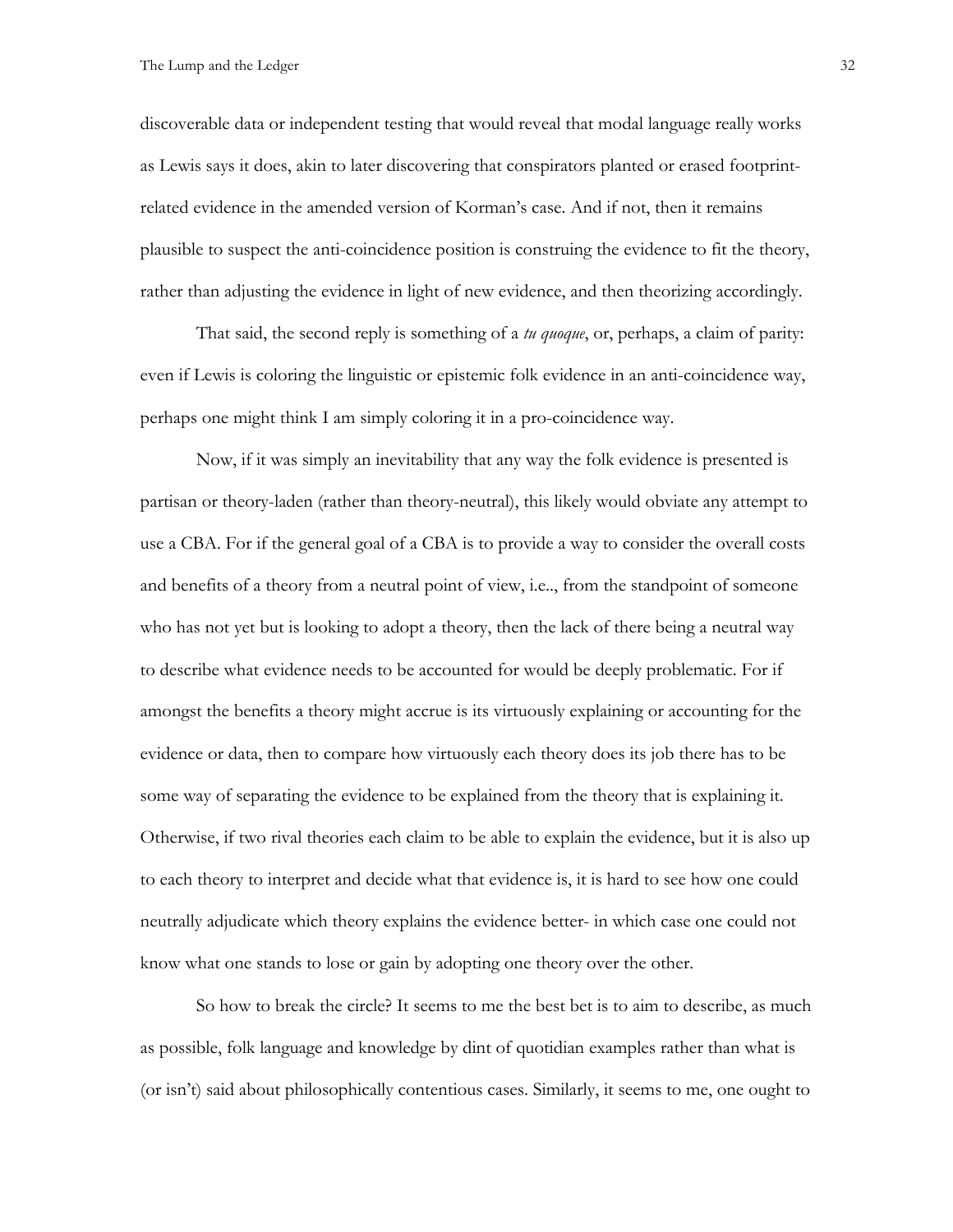strive to describe folk language and knowledge without heed to whether such construals would allow one to maintain 'intra-theoretic' tenets such as an extensional mereology. Accordingly, following these methodological precepts is what I have tried to do in this paper- e.g. by considering what is (or isn't) said about soccer and softball teams sharing all and only the same players, or by aiming to discern whether folk principles are consistent with each other (rather than with philosophical or theoretical tenets), such as whether folk beliefs about persistence conditions are consistent with the folk belief in the impenetrability of matter.

Of course, it might still be the case that other interpretations of folk principles or knowledge may be better than those I've offered, and/or one might find independent reasons to think that what the folk seem to know is not knowledge at all. Nonetheless, I do think it fair to say it would be methodologically unsound by the lights of a CBA to reinterpret or deny those principles because it would allow one to maintain antecedent principles or adopt a simpler or more elegant theory.

With that said, perhaps it is a mistake to even use CBAs, or perhaps it is a mistake to pay heed to what seems to be known pretheoretically, as mentioned at the outset. Justifying such methodologies is beyond the scope of this paper, however. So instead, what I have tried to do is show that if one accepts the cost-benefit methodology as it seems to be employed in metaphysics (or as seems to be implied by what metaphysicians have said on the matter), the result is that there seems to be no significant theory-neutral cost to accepting material coincidence, and no significant theory-neutral benefit to rejecting it.

### **References**

Adler, M. & Posner, E., eds. (2001). *Cost-Benefit Analysis: Legal, Economic, and Philosophical Perspectives*. University of Chicago Press.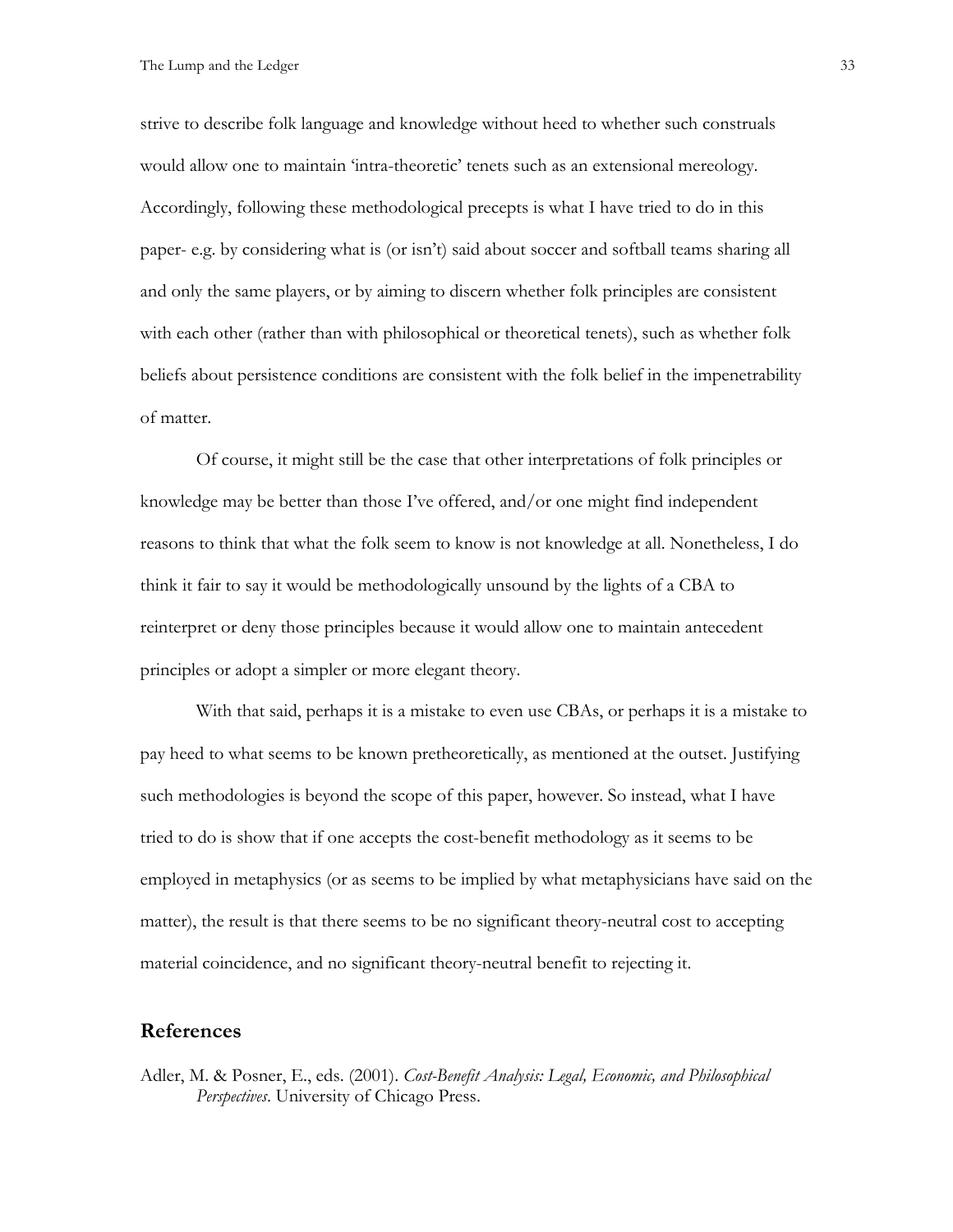- Anscombe, G.E.M. (1971). *An Introduction to Wittgenstein's Tractatus*. Hutchinson Press.
- Baker, L.R. (2002). The ontological status of persons. *Philosophy and Phenomenological Research* 65 (2), 370–388.
- Barker, S. and Jago, M. (2014). Monism and material constitution. *Pacific Philosophical Quarterly* 95 (2), 189–204.
- Bennett, K. (2004). Spatio-temporal coincidence and the grounding problem. *Philosophical Studies* 118, 339–371.
- —— (2009). Composition, Collocation, and Metaontology. In Chalmers, Manley, and Wasserman eds. (2009). *Metametaphysics: New Essays on the Foundations of Ontology*. Oxford: Clarendon Press, 38–76.
- Berto, F. (2013). Impossible worlds. *The Stanford Encyclopedia of Philosophy* (Winter 2013 Edition), E. Zalta (ed.), URL=

<https://plato.stanford.edu/archives/win2013/entries/impossible-worlds/>.

- Boardman, A., Greenberg, D., Vining, A., & Weimer, D. (2010). *Cost-Benefit Analysis*, 4<sup>th</sup> edition. Pearson Press.
- Burke, M. (1994). Preserving the principle of one object to a place. *Philosophy and Phenomenological Research* 54, 591–624.
- Chisholm, R. (1973). Parts as essential to their wholes. *Review of Metaphysics* 26, 581–603.
- Cullen, S. (2010). Survey-driven romanticism. *Review of Philosophy and Psychology*, 1, 275–296.
- Fine, K. (2003). The non-identity of a material thing and its matter. *Mind* 112, 195–234.
- —— (2006). Arguing for non-identity: A response to King and Frances. *Mind* 115, 1059–82. Gilbert, M. (1989). *On Social Reality*. Princeton University Press
- Heller, M. (1990). *The Ontology of Physical Objects: Four-Dimensional Hunks of Matter*. Cambridge: Cambridge University Press.
- Hempel, C. G. (1953). Reflections on Nelson Goodman's *The Structure of Appearance*. *Philosophical Review* 62, 108–116.
- Hirsch, E. (2002). Against revisionary ontology. *Philosophical Topics* 30, 103–127.

Korman, D. (2009). Eliminativism and the challenge from folk belief. *Nous* 43, 2, 242-264.

- —— (2010). Strange kinds, familiar kinds, and the charge of arbitrariness. In *Oxford Studies in Metaphysics* (2010), 119–144.
- Korman, D. and Carmichael, C. (2017). What do the folk think about composition and does it matter?. In D. Rose (ed.), *Experimental Metaphysics*, London: Bloomsbury Academic, 187–206.
- Kukla, A. (1994). Non-empirical theoretical virtues and the argument from underdetermination. *Erkenntnis* 41 (2), 157–170.
- Lewis, D. (1976). Survival and identity. In *The Identity of Persons*, A. Rorty (ed.), Berkeley Press: 17–40
- —— (1986). *On the Plurality of Worlds*. Oxford: Blackwell Publishers.
- Lycan, W.(1998). Theoretical (epistemic) virtues. In *The Routledge Encyclopedia of Philosophy*. Taylor and Francis. URL:
	- https://www.rep.routledge.com/articles/thematic/theoretical-epistemic-virtues/v-1.
- Markosian, N. (2008). Restricted composition. In Sider, Hawthorne, Zimmerman (eds.) *Contemporary Debates in Metaphysics*. Oxford: Blackwell Press, 321–340.
- McDaniel, K. (2010). Parts and wholes. *Philosophy Compass* 5 (5), 412–425.
- McGrath, M. (2007). Four dimensionalism and the puzzles of coincidence. In *Oxford Studies in Metaphysics*, Vol. 3, Oxford Press, 143–176.
- Merricks, T. (2001). *Objects and Persons*. Oxford: Oxford University Press.
- Mishan, E.J. & Quah, E. (2007). *Cost-Benefit Analysis*, 5<sup>th</sup> edition. Routledge Press.